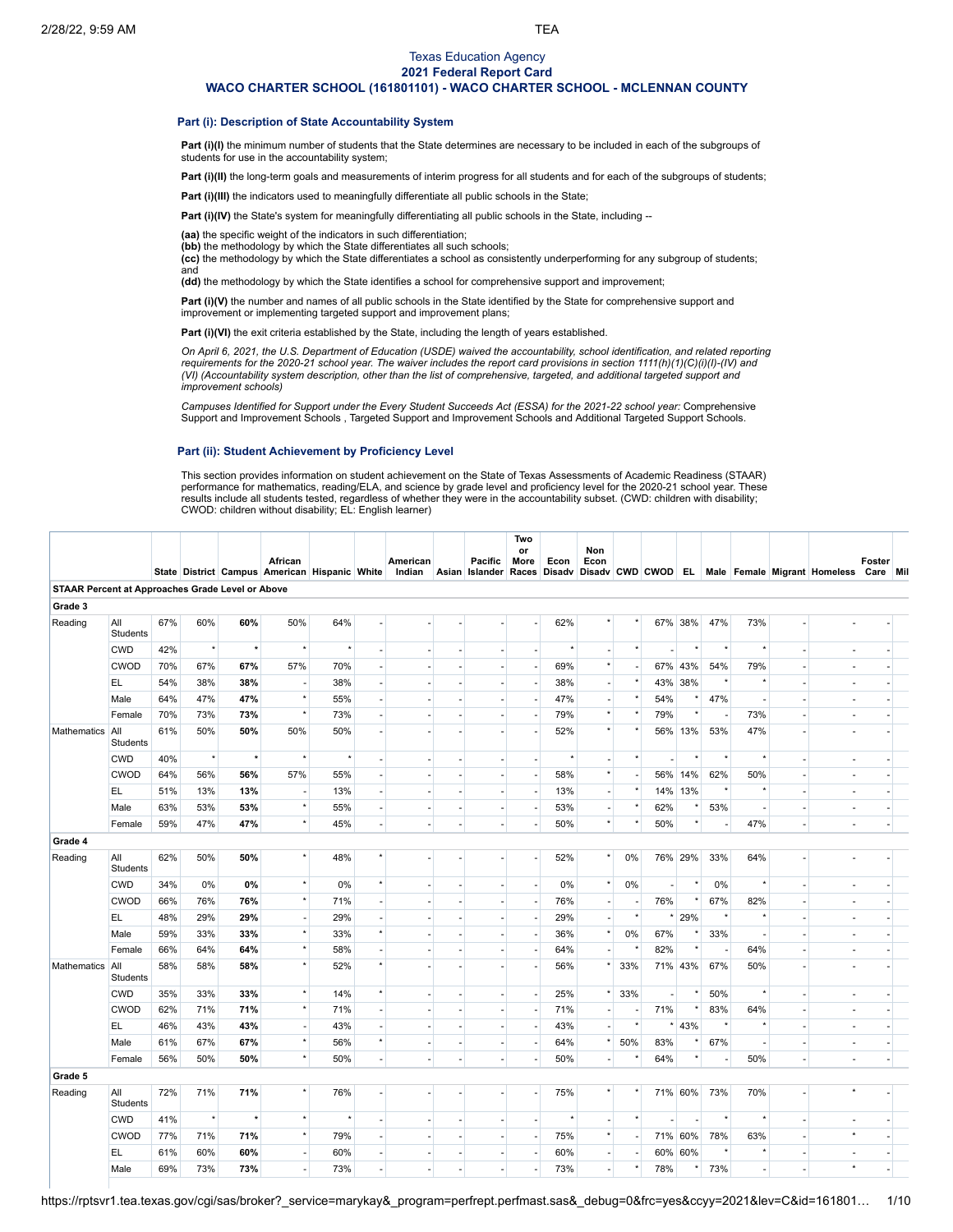|                                             |                           |            |            |              | African<br>State District Campus American Hispanic White |            |                                | American<br>Indian             |                                | <b>Pacific</b><br>Asian Islander Races Disadv | Two<br>or<br>More                  | Econ       | Non<br>Econ                                          |            |                          |                          |                                 |                |                          | Disady CWD CWOD EL Male Female Migrant Homeless | Foster<br>Care Mil       |  |
|---------------------------------------------|---------------------------|------------|------------|--------------|----------------------------------------------------------|------------|--------------------------------|--------------------------------|--------------------------------|-----------------------------------------------|------------------------------------|------------|------------------------------------------------------|------------|--------------------------|--------------------------|---------------------------------|----------------|--------------------------|-------------------------------------------------|--------------------------|--|
| Mathematics                                 | Female<br>All             | 76%<br>69% | 70%<br>76% | 70%<br>76%   | $\star$                                                  | 83%<br>88% |                                |                                |                                |                                               |                                    | 78%<br>80% |                                                      |            | 63%                      |                          | 76% 80% 100%                    | 70%<br>50%     |                          |                                                 |                          |  |
|                                             | Students<br><b>CWD</b>    | 47%        | $^\star$   | $\star$      | $^\star$                                                 |            | $\overline{\phantom{a}}$       | $\blacksquare$                 | $\sim$                         | $\sim$                                        | ٠                                  |            | $\overline{a}$                                       | $\star$    |                          | $\overline{a}$           | $^\star$                        |                | $\sim$                   |                                                 |                          |  |
|                                             | <b>CWOD</b>               | 73%        | 76%        | 76%          | $^\star$                                                 | 86%        | $\sim$                         |                                |                                |                                               | ٠                                  | 81%        | $^\star$                                             |            |                          |                          | 76% 80% 100%                    | 50%            |                          |                                                 |                          |  |
|                                             | EL.                       | 59%        | 80%        | 80%          | $\overline{\phantom{a}}$                                 | 80%        | $\sim$                         |                                | $\sim$                         | $\sim$                                        | ٠                                  | 80%        | $\overline{\phantom{a}}$                             |            |                          | 80% 80%                  | $\star$                         |                |                          |                                                 |                          |  |
|                                             | Male                      | 70%        | 100%       | 100%         | $\overline{\phantom{a}}$                                 | 100%       | ×.                             |                                | $\sim$                         | ×.                                            | ٠                                  | 100%       | $\overline{\phantom{a}}$                             |            | 100%                     |                          | * 100%                          |                | ÷.                       |                                                 |                          |  |
|                                             | Female                    | 69%        | 50%        | 50%          | $\star$                                                  | 67%        | $\overline{\phantom{a}}$       |                                | ٠                              | $\overline{\phantom{a}}$                      | ÷,                                 | 56%        | $\star$                                              |            | 50%                      |                          | $\overline{\phantom{a}}$        | 50%            | ٠                        |                                                 |                          |  |
| Science                                     | All                       | 61%        | 38%        | 38%          | $^\star$                                                 | 47%        |                                |                                |                                |                                               | ÷                                  | 40%        | $^\star$                                             |            |                          |                          | 47% 20% 73%                     | 0%             |                          |                                                 |                          |  |
|                                             | <b>Students</b>           |            | $^\star$   | $\pmb{\ast}$ | $^\star$                                                 | $\star$    |                                |                                |                                |                                               |                                    | $\star$    |                                                      | $^\star$   |                          |                          | $\star$                         | $^\star$       |                          |                                                 |                          |  |
|                                             | <b>CWD</b><br><b>CWOD</b> | 36%<br>65% | 47%        | 47%          | $^\star$                                                 | 57%        | $\overline{\phantom{a}}$       |                                | $\overline{\phantom{a}}$       | ×.                                            | $\overline{\phantom{a}}$<br>٠      |            | $\overline{\phantom{a}}$<br>$\star$                  |            | $\overline{\phantom{a}}$ | ÷.<br>47% 20%            | 89%                             | 0%             | $\sim$                   |                                                 |                          |  |
|                                             | EL.                       | 43%        | 20%        | 20%          | $\overline{\phantom{a}}$                                 | 20%        | $\sim$                         | $\sim$                         | $\blacksquare$                 | $\overline{\phantom{a}}$                      | $\sim$                             | 50%<br>20% | $\overline{\phantom{a}}$                             |            |                          | 20% 20%                  | $\star$                         | $\star$        | ÷,                       |                                                 |                          |  |
|                                             | Male                      | 63%        | 73%        | 73%          | $\overline{\phantom{a}}$                                 | 73%        | $\overline{\phantom{a}}$       |                                | $\overline{\phantom{a}}$       | $\overline{\phantom{a}}$                      | $\overline{\phantom{a}}$           | 73%        | $\overline{a}$                                       | $\star$    | 89%                      | $^\star$                 | 73%                             |                |                          |                                                 |                          |  |
|                                             | Female                    | 59%        | 0%         | 0%           | $^\star$                                                 | 0%         | $\sim$                         | $\overline{a}$                 | $\overline{\phantom{a}}$       | $\mathcal{L}$                                 | $\overline{\phantom{a}}$           | 0%         | $^\star$                                             | $\star$    | 0%                       | $^\star$                 | $\overline{\phantom{a}}$        | 0%             | ÷,                       | ÷,                                              | ÷,                       |  |
| STAAR Percent at Meets Grade Level or Above |                           |            |            |              |                                                          |            |                                |                                |                                |                                               |                                    |            |                                                      |            |                          |                          |                                 |                |                          |                                                 |                          |  |
| Grade 3                                     |                           |            |            |              |                                                          |            |                                |                                |                                |                                               |                                    |            |                                                      |            |                          |                          |                                 |                |                          |                                                 |                          |  |
| Reading                                     | All<br>Students           | 38%        | 17%        | 17%          | 13%                                                      | 18%        |                                |                                |                                |                                               | ٠                                  | 17%        |                                                      |            | 19%                      | $0\%$                    | 20%                             | 13%            |                          |                                                 |                          |  |
|                                             | <b>CWD</b>                | 23%        | $^\star$   | $\star$      | $\star$                                                  |            | $\sim$                         | $\blacksquare$                 | $\overline{\phantom{a}}$       |                                               | ٠                                  |            | $\overline{\phantom{a}}$                             | $^{\star}$ |                          | $\star$                  | $\star$                         |                | $\overline{\phantom{a}}$ |                                                 |                          |  |
|                                             | <b>CWOD</b>               | 40%        | 19%        | 19%          | 14%                                                      | 20%        | ÷.                             |                                | ×.                             | ÷.                                            | $\overline{\phantom{a}}$           | 19%        | $\star$                                              |            | 19%                      | 0%                       | 23%                             | 14%            |                          |                                                 |                          |  |
|                                             | EL.                       | 24%        | 0%         | 0%           | $\overline{\phantom{a}}$                                 | 0%         | $\overline{\phantom{a}}$       |                                | $\overline{\phantom{a}}$       |                                               | ٠                                  | 0%         | $\blacksquare$                                       | $^\star$   | 0%                       | 0%                       | $\star$                         |                |                          |                                                 |                          |  |
|                                             | Male                      | 36%        | 20%        | 20%          | $^\star$<br>$^\star$                                     | 27%        | ÷.                             |                                | ×.                             | $\sim$                                        | ٠                                  | 20%        | $\overline{\phantom{a}}$<br>$\star$                  | $\star$    | 23%                      | $^\star$<br>$\star$      | 20%                             | ٠              | ÷.                       |                                                 |                          |  |
| Mathematics                                 | Female<br>All             | 40%<br>30% | 13%<br>20% | 13%<br>20%   | 13%                                                      | 9%<br>23%  | $\overline{\phantom{a}}$       |                                | ٠                              | $\overline{\phantom{a}}$                      | ٠<br>÷                             | 14%<br>21% | $^\star$                                             |            | 14%<br>22%               | 0%                       | $\overline{\phantom{a}}$<br>13% | 13%<br>27%     |                          |                                                 |                          |  |
|                                             | Students<br><b>CWD</b>    | 21%        | $^\star$   | $\pmb{\ast}$ | $^\star$                                                 | $\star$    | ÷.                             |                                | ×.                             | ×.                                            | $\overline{\phantom{a}}$           |            | $\overline{\phantom{a}}$                             | $\star$    | $\blacksquare$           | $^\star$                 | $^\star$                        |                | $\sim$                   |                                                 |                          |  |
|                                             | CWOD                      | 31%        | 22%        | 22%          | 14%                                                      | 25%        |                                |                                |                                |                                               | ٠                                  | 23%        | $\star$                                              |            | 22%                      | 0%                       | 15%                             | 29%            |                          |                                                 |                          |  |
|                                             | EL.                       | 20%        | 0%         | 0%           | $\overline{\phantom{a}}$                                 | 0%         | $\overline{\phantom{a}}$       | ÷,                             | ä,                             | ×.                                            | $\sim$                             | 0%         | $\overline{\phantom{a}}$                             | $\star$    | 0%                       | 0%                       | $^\star$                        |                | ä,                       |                                                 |                          |  |
|                                             | Male                      | 33%        | 13%        | 13%          | $^\star$                                                 | 18%        | $\overline{\phantom{a}}$       |                                | $\overline{\phantom{a}}$       | $\overline{\phantom{a}}$                      | $\overline{\phantom{a}}$           | 13%        | $\blacksquare$                                       | $\star$    | 15%                      | $^\star$                 | 13%                             |                |                          |                                                 |                          |  |
|                                             | Female                    | 27%        | 27%        | 27%          | $^\star$                                                 | 27%        | $\overline{\phantom{a}}$       |                                | ÷.                             | ×.                                            | $\overline{\phantom{a}}$           | 29%        | $^\star$                                             |            | 29%                      | $^\star$                 | $\overline{\phantom{a}}$        | 27%            | ÷,                       |                                                 |                          |  |
| Grade 4                                     |                           |            |            |              |                                                          |            |                                |                                |                                |                                               |                                    |            |                                                      |            |                          |                          |                                 |                |                          |                                                 |                          |  |
| Reading                                     | All<br>Students           | 36%        | 19%        | 19%          | $^\star$                                                 | 19%        |                                |                                |                                |                                               | ÷.                                 | 20%        | $^\star$                                             | 0%         | 29%                      | $0\%$                    | 17%                             | 21%            |                          |                                                 |                          |  |
|                                             | <b>CWD</b>                | 20%        | 0%         | 0%           | $^\star$                                                 | 0%         | $\star$                        |                                | ä,                             | ×.                                            | $\sim$                             | 0%         | $^\star$                                             | 0%         | $\overline{\phantom{a}}$ | $^\star$                 | 0%                              |                |                          |                                                 |                          |  |
|                                             | <b>CWOD</b>               | 38%        | 29%        | 29%          | $^\star$                                                 | 29%        |                                |                                |                                |                                               | $\overline{\phantom{a}}$           | 29%        | $\overline{\phantom{a}}$                             | $\star$    | 29%<br>$\star$           | $^\star$                 | 33%<br>$^\star$                 | 27%            |                          |                                                 |                          |  |
|                                             | EL.<br>Male               | 22%<br>34% | 0%<br>17%  | 0%<br>17%    | $\overline{\phantom{a}}$<br>$^\star$                     | 0%<br>22%  | ÷.<br>$^\star$                 |                                | $\sim$                         | $\sim$                                        | $\sim$<br>$\overline{\phantom{a}}$ | 0%<br>18%  | $\overline{\phantom{a}}$<br>$^\star$                 | 0%         | 33%                      | 0%<br>$^\star$           | 17%                             |                |                          |                                                 |                          |  |
|                                             | Female                    | 38%        | 21%        | 21%          | $^\star$                                                 | 17%        | ÷.                             |                                | $\overline{\phantom{a}}$       | ×.                                            | $\overline{\phantom{a}}$           | 21%        | $\overline{a}$                                       |            | 27%                      | $^\star$                 | $\overline{\phantom{a}}$        | 21%            |                          |                                                 |                          |  |
| Mathematics                                 | All<br>Students           | 35%        | 15%        | 15%          | $\star$                                                  | 14%        |                                |                                |                                |                                               |                                    | 16%        | $\star$                                              | 0%         | 24%                      | $0\%$                    | 17%                             | 14%            |                          |                                                 |                          |  |
|                                             | <b>CWD</b>                | 22%        | $0\%$      | 0%           |                                                          | 0%         |                                |                                |                                |                                               |                                    | 0%         |                                                      | 0%         |                          |                          | 0%                              |                |                          |                                                 |                          |  |
|                                             | <b>CWOD</b>               | 37%        | 24%        | 24%          | $^\star$                                                 | 21%        |                                |                                |                                |                                               | ٠                                  | 24%        | $\overline{\phantom{a}}$                             |            | 24%                      |                          | 33%                             | 18%            |                          |                                                 |                          |  |
|                                             | EL.                       | 23%        | 0%         | 0%           | $\blacksquare$                                           | 0%         | ×.                             |                                |                                |                                               | $\blacksquare$                     | 0%         | $\blacksquare$                                       | $\star$    |                          | 0%                       |                                 |                |                          |                                                 |                          |  |
|                                             | Male                      | 38%        | 17%        | 17%          | $^\star$                                                 | 22%        | $\star$                        | ٠                              | $\overline{\phantom{a}}$       | $\overline{\phantom{a}}$                      | ٠                                  | 18%        | $^\star$                                             | 0%         | 33%                      |                          | 17%                             |                |                          |                                                 |                          |  |
|                                             | Female                    | 32%        | 14%        | 14%          | $^\star$                                                 | 8%         |                                |                                |                                |                                               | ÷.                                 | 14%        | $\overline{a}$                                       |            | 18%                      | $\star$                  |                                 | 14%            |                          |                                                 |                          |  |
| Grade 5<br>Reading                          | All<br>Students           | 45%        | 24%        | 24%          | $\star$                                                  | 24%        |                                |                                |                                |                                               | ÷.                                 | 25%        | $\star$                                              |            | 29%                      | $0\%$                    | 36%                             | 10%            |                          |                                                 |                          |  |
|                                             | <b>CWD</b>                | 22%        | $^\star$   | $\star$      | $^\star$                                                 |            |                                |                                |                                |                                               | $\blacksquare$                     |            | $\overline{a}$                                       | $\star$    |                          |                          | $\star$                         |                |                          |                                                 |                          |  |
|                                             | <b>CWOD</b>               | 49%        | 29%        | 29%          | $\star$                                                  | 29%        |                                |                                |                                |                                               | ٠                                  | 31%        | $^\star$                                             |            | 29%                      | 0%                       | 44%                             | 13%            |                          |                                                 |                          |  |
|                                             | EL.                       | 30%        | 0%         | 0%           | ÷,                                                       | 0%         |                                |                                |                                |                                               | $\overline{\phantom{a}}$           | 0%         | $\blacksquare$                                       |            | 0%                       | 0%                       |                                 |                |                          |                                                 |                          |  |
|                                             | Male                      | 42%        | 36%        | 36%          | $\overline{\phantom{a}}$                                 | 36%        |                                |                                |                                |                                               | ٠                                  | 36%        | $\overline{\phantom{a}}$                             |            | 44%                      |                          | 36%                             |                |                          |                                                 |                          |  |
|                                             | Female                    | 49%        | 10%        | 10%          | $^\star$                                                 | 0%         |                                |                                |                                |                                               |                                    | 11%        | $\star$                                              |            | 13%                      | $\star$                  |                                 | 10%            |                          |                                                 |                          |  |
| Mathematics                                 | All<br>Students           | 43%        | 33%        | 33%          | $^\star$                                                 | 41%        |                                |                                |                                |                                               |                                    | 35%        | $^\star$                                             |            |                          | 35% 40%                  | 64%                             | 0%             |                          |                                                 |                          |  |
|                                             | <b>CWD</b>                | 24%        | $^\star$   |              | $^\star$                                                 |            | $\overline{\phantom{a}}$       | $\overline{a}$                 | $\overline{\phantom{a}}$       | $\overline{\phantom{a}}$                      | ٠                                  |            | $\overline{\phantom{m}}$                             | $\star$    |                          | $\overline{\phantom{a}}$ | $^\star$                        | $\star$        | $\overline{\phantom{a}}$ |                                                 |                          |  |
|                                             | <b>CWOD</b>               | 46%        | 35%        | 35%          | $^\star$                                                 | 43%        | ÷.                             |                                | ×.                             | ×.                                            | $\mathcal{L}_{\mathcal{A}}$        | 38%        | $\star$                                              |            |                          | 35% 40%                  | 67%                             | 0%             |                          |                                                 |                          |  |
|                                             | EL.<br>Male               | 30%<br>45% | 40%<br>64% | 40%<br>64%   | $\overline{\phantom{a}}$<br>$\overline{\phantom{a}}$     | 40%<br>64% | $\overline{\phantom{a}}$<br>÷. | $\overline{a}$                 | $\overline{\phantom{a}}$<br>×. | $\overline{\phantom{a}}$<br>$\sim$            | ٠<br>٠                             | 40%<br>64% | $\overline{\phantom{a}}$<br>$\overline{\phantom{a}}$ | $\star$    | 67%                      | 40% 40%<br>$^\star$      | 64%                             | ٠              | ×.                       | $\star$                                         | $\sim$                   |  |
|                                             | Female                    | 42%        | 0%         | 0%           | $\star$                                                  | 0%         | $\overline{\phantom{a}}$       | $\overline{a}$                 | $\overline{\phantom{a}}$       | $\overline{\phantom{a}}$                      | ٠                                  | 0%         | $^\star$                                             |            | 0%                       | $\star$                  | $\overline{\phantom{a}}$        | 0%             | $\overline{\phantom{a}}$ |                                                 | $\overline{a}$           |  |
| Science                                     | All<br>Students           | 30%        | 14%        | 14%          | $\star$                                                  | 18%        |                                |                                |                                |                                               | ٠                                  | 15%        | $^\star$                                             |            | 18%                      | $0\%$                    | 27%                             | 0%             |                          |                                                 |                          |  |
|                                             | <b>CWD</b>                | 20%        | $^\star$   | $\star$      | $^\star$<br>$^\star$                                     |            | $\overline{\phantom{a}}$       | $\overline{\phantom{a}}$       | $\overline{\phantom{a}}$       | $\overline{\phantom{a}}$                      | H.                                 |            | $\overline{\phantom{a}}$<br>$\star$                  | $^\star$   | $\overline{\phantom{a}}$ | $\overline{\phantom{a}}$ | $^\star$                        | $^\star$       | $\overline{\phantom{a}}$ |                                                 |                          |  |
|                                             | <b>CWOD</b><br>EL.        | 32%<br>14% | 18%<br>0%  | 18%<br>0%    |                                                          | 21%<br>0%  | $\overline{\phantom{a}}$       |                                | ٠                              | $\overline{\phantom{a}}$                      | $\overline{\phantom{a}}$<br>$\sim$ | 19%<br>0%  |                                                      |            | 18%                      | 0%<br>0%                 | 33%<br>$^\star$                 | 0%<br>$\star$  | $\overline{\phantom{a}}$ |                                                 |                          |  |
|                                             | Male                      | 34%        | 27%        | 27%          | $\overline{\phantom{a}}$<br>$\overline{\phantom{a}}$     | 27%        | $\overline{\phantom{a}}$       | $\overline{\phantom{a}}$<br>÷, | $\overline{\phantom{a}}$       | $\sim$                                        | $\overline{\phantom{a}}$           | 27%        | $\overline{\phantom{a}}$<br>÷,                       | $\star$    | 0%<br>33%                |                          | 27%                             | $\overline{a}$ |                          |                                                 | $\overline{\phantom{a}}$ |  |
|                                             | Female                    | 27%        | 0%         | 0%           | $^\star$                                                 | 0%         | $\overline{\phantom{a}}$       | $\overline{a}$                 | $\overline{\phantom{a}}$       | ×.                                            | $\overline{\phantom{a}}$           | 0%         | $\star$                                              | $\star$    | 0%                       | $^\star$                 | $\overline{\phantom{a}}$        | 0%             | ÷,                       | ٠                                               | ÷,                       |  |
| <b>STAAR Percent at Masters Grade Level</b> |                           |            |            |              |                                                          |            |                                |                                |                                |                                               |                                    |            |                                                      |            |                          |                          |                                 |                |                          |                                                 |                          |  |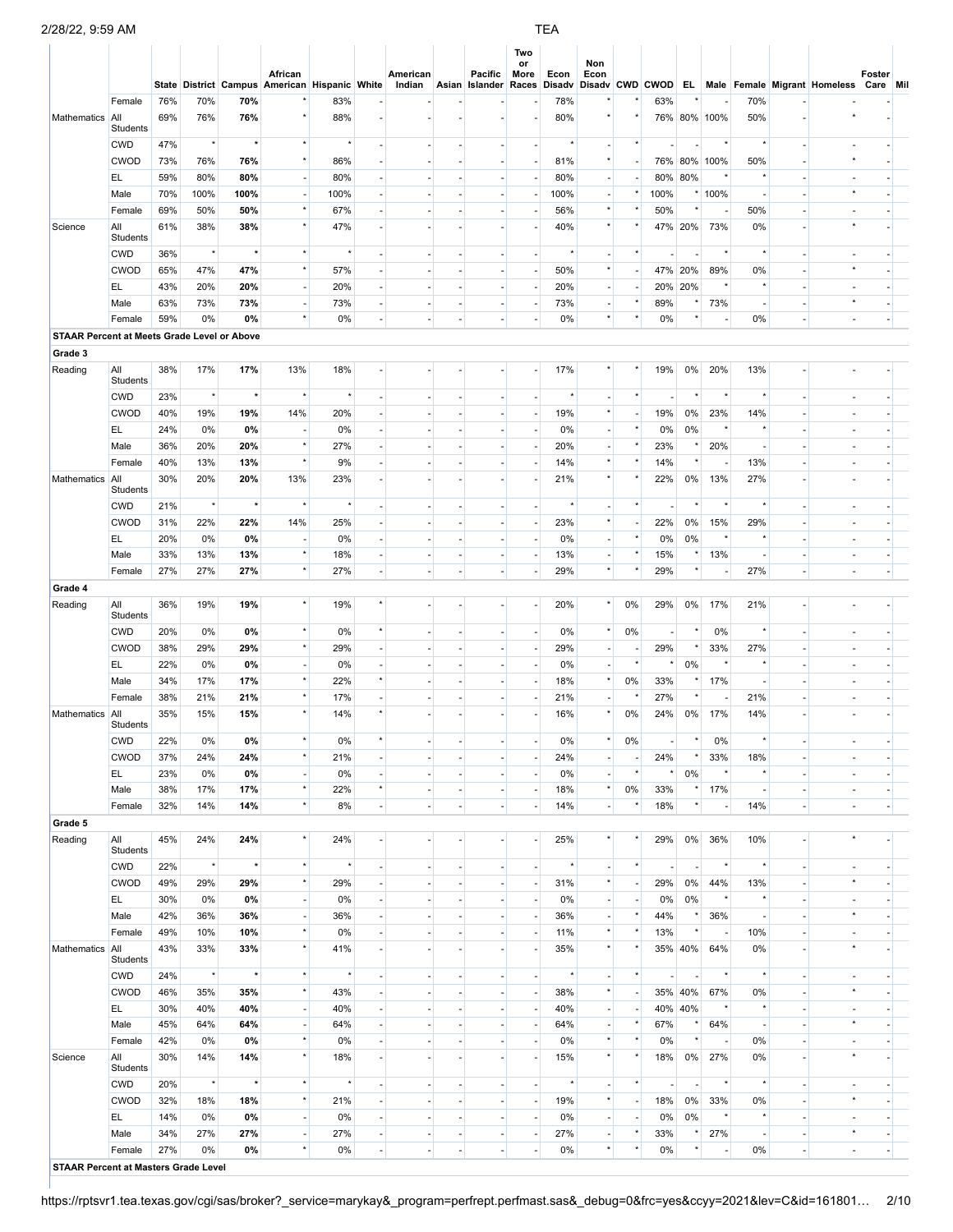# 2/28/22, 9:59 AM TEA

|                                                         |                        |            |           |           | African<br>State District Campus American Hispanic White |                 |                          | American<br>Indian |                          | Pacific<br>Asian Islander Races | Two<br>or<br>More        | Econ           | Non<br>Econ              |          |                          |                |                          |                |                          | Disadv Disadv CWD CWOD EL Male Female Migrant Homeless | Foster<br>Care Mil |  |
|---------------------------------------------------------|------------------------|------------|-----------|-----------|----------------------------------------------------------|-----------------|--------------------------|--------------------|--------------------------|---------------------------------|--------------------------|----------------|--------------------------|----------|--------------------------|----------------|--------------------------|----------------|--------------------------|--------------------------------------------------------|--------------------|--|
| Grade 3                                                 |                        |            |           |           |                                                          |                 |                          |                    |                          |                                 |                          |                |                          |          |                          |                |                          |                |                          |                                                        |                    |  |
| Reading                                                 | All<br>Students        | 19%        | 0%        | 0%        | 0%                                                       | 0%              |                          |                    |                          |                                 |                          | 0%             |                          |          | 0%                       | 0%             | 0%                       | 0%             |                          |                                                        |                    |  |
|                                                         | <b>CWD</b>             | 7%         | $^\star$  | $\star$   | $\star$                                                  |                 |                          |                    |                          |                                 |                          |                |                          |          |                          |                |                          |                |                          |                                                        |                    |  |
|                                                         | <b>CWOD</b>            | 21%        | 0%        | 0%        | 0%                                                       | 0%              |                          |                    |                          |                                 |                          | 0%             |                          |          | 0%                       | 0%             | 0%                       | 0%             |                          |                                                        |                    |  |
|                                                         | EL                     | 11%        | 0%        | 0%        |                                                          | 0%              |                          |                    |                          |                                 |                          | 0%             |                          |          | 0%                       | 0%             |                          |                |                          |                                                        |                    |  |
|                                                         | Male                   | 17%        | 0%        | 0%        | $^\star$                                                 | 0%              |                          |                    |                          |                                 |                          | 0%             |                          |          | 0%                       |                | 0%                       |                |                          |                                                        |                    |  |
|                                                         | Female                 | 20%        | 0%        | 0%        | $\star$                                                  | 0%              |                          |                    |                          |                                 |                          | 0%             |                          |          | 0%                       | $^\star$       |                          | 0%             |                          |                                                        |                    |  |
| Mathematics                                             | All<br>Students        | 14%        | 7%        | 7%        | 0%                                                       | 9%              |                          |                    |                          |                                 |                          | 7%             |                          |          | 7%                       | 0%             | 0%                       | 13%            |                          |                                                        |                    |  |
|                                                         | <b>CWD</b>             | 7%         | $^\star$  | $\star$   | $^\star$                                                 | $^\star$        |                          |                    | ٠                        |                                 | $\overline{\phantom{a}}$ | $\star$        |                          | $^\star$ | $\overline{\phantom{a}}$ | $\star$        | $\star$                  |                | ÷                        |                                                        |                    |  |
|                                                         | <b>CWOD</b>            | 15%        | 7%        | 7%        | 0%                                                       | 10%             |                          |                    | ٠                        |                                 | $\sim$                   | 8%             | $^\star$                 |          | 7%                       | 0%             | 0%                       | 14%            | ÷.                       |                                                        |                    |  |
|                                                         | EL                     | 8%         | 0%        | 0%        | $\overline{a}$                                           | 0%              | ÷,                       |                    |                          |                                 | $\overline{\phantom{a}}$ | 0%             |                          | $^\star$ | 0%                       | 0%             | $\star$                  |                |                          |                                                        |                    |  |
|                                                         | Male                   | 16%        | 0%        | 0%        | $^\star$                                                 | 0%              | ÷.                       |                    | ×.                       | $\overline{a}$                  | $\overline{\phantom{a}}$ | 0%             |                          | $^\star$ | 0%                       | $\star$        | 0%                       |                | ÷.                       |                                                        |                    |  |
|                                                         | Female                 | 12%        | 13%       | 13%       | $^\star$                                                 | 18%             | $\overline{\phantom{a}}$ |                    | $\overline{\phantom{a}}$ | $\sim$                          | $\overline{\phantom{a}}$ | 14%            |                          |          | 14%                      | $^\star$       | $\overline{\phantom{a}}$ | 13%            | $\overline{\phantom{a}}$ |                                                        |                    |  |
| Grade 4                                                 |                        |            |           |           |                                                          |                 |                          |                    |                          |                                 |                          |                |                          |          |                          |                |                          |                |                          |                                                        |                    |  |
| Reading                                                 | All<br>Students        | 17%        | 19%       | 19%       | $\star$                                                  | 19%             |                          |                    |                          |                                 |                          | 20%            |                          | 0%       | 29%                      | $0\%$          | 17%                      | 21%            |                          |                                                        |                    |  |
|                                                         | <b>CWD</b>             | 6%         | 0%        | 0%        | $\star$                                                  | 0%              |                          |                    | ٠                        | ٠                               | $\overline{\phantom{a}}$ | 0%             |                          | 0%       | $\overline{\phantom{a}}$ | $\star$        | 0%                       |                | $\overline{\phantom{a}}$ |                                                        |                    |  |
|                                                         | <b>CWOD</b>            | 19%        | 29%       | 29%       | $^\star$                                                 | 29%             |                          |                    |                          |                                 | $\overline{\phantom{a}}$ | 29%            |                          |          | 29%                      | $^\star$       | 33%                      | 27%            | $\overline{\phantom{a}}$ |                                                        |                    |  |
|                                                         | EL                     | 8%         | 0%        | 0%        | ٠                                                        | 0%              | $\sim$                   |                    | ÷                        |                                 | $\overline{\phantom{a}}$ | 0%             |                          | $^\star$ |                          | 0%             | $\star$                  |                | $\overline{\phantom{a}}$ |                                                        |                    |  |
|                                                         | Male                   | 16%        | 17%       | 17%       | $^\star$                                                 | 22%             | $^\star$                 |                    |                          |                                 | $\sim$                   | 18%            | $\star$                  | 0%       | 33%                      | $^\star$       | 17%                      |                | ÷.                       |                                                        |                    |  |
|                                                         | Female                 | 19%        | 21%       | 21%       | $^\star$                                                 | 17%             |                          |                    |                          | ٠                               | $\overline{\phantom{a}}$ | 21%            |                          |          | 27%                      |                |                          | 21%            | $\overline{\phantom{a}}$ |                                                        |                    |  |
| Mathematics                                             | All<br>Students        | 21%        | 12%       | 12%       | $^\star$                                                 | 14%             | $^\star$                 |                    |                          |                                 | ÷.                       | 12%            |                          | 0%       | 18%                      | 0%             | 17%                      | 7%             |                          |                                                        |                    |  |
|                                                         | <b>CWD</b>             | 9%         | 0%        | 0%        | $^\star$                                                 | 0%              | $\star$                  |                    | $\sim$                   |                                 | $\overline{\phantom{a}}$ | 0%             | $\star$                  | 0%       | $\blacksquare$           | $^\star$       | 0%                       |                | $\overline{\phantom{a}}$ |                                                        |                    |  |
|                                                         | <b>CWOD</b>            | 23%        | 18%       | 18%       | $^\star$                                                 | 21%             |                          |                    |                          |                                 | ÷,                       | 18%            |                          |          | 18%                      | $\star$        | 33%                      | 9%             |                          |                                                        |                    |  |
|                                                         | EL.                    | 11%        | 0%        | 0%        | $\overline{\phantom{a}}$                                 | 0%              | $\overline{\phantom{a}}$ |                    | $\overline{\phantom{a}}$ |                                 | $\overline{\phantom{a}}$ | 0%             | $\overline{a}$           | $\star$  |                          | 0%             |                          |                | $\overline{\phantom{a}}$ |                                                        |                    |  |
|                                                         | Male                   | 23%        | 17%       | 17%       | $^\star$                                                 | 22%             | $\star$                  |                    | ٠                        |                                 | $\overline{\phantom{a}}$ | 18%            | $^\star$                 | 0%       | 33%                      | $\star$        | 17%                      |                | ÷,                       |                                                        |                    |  |
|                                                         | Female                 | 18%        | 7%        | 7%        | $^\star$                                                 | 8%              | ÷.                       |                    | $\sim$                   |                                 | $\overline{\phantom{a}}$ | 7%             |                          |          | 9%                       | $^\star$       | $\overline{\phantom{a}}$ | 7%             | $\overline{\phantom{a}}$ |                                                        |                    |  |
| Grade 5                                                 |                        |            |           |           | $\star$                                                  |                 |                          |                    |                          |                                 |                          |                |                          |          |                          |                |                          |                |                          |                                                        |                    |  |
| Reading                                                 | All<br>Students        | 29%        | 14%       | 14%       |                                                          | 12%<br>$^\star$ |                          |                    |                          |                                 |                          | 15%<br>$\star$ |                          | $\star$  | 18%                      | 0%             | 18%                      | 10%            |                          |                                                        |                    |  |
|                                                         | <b>CWD</b>             | 8%         | $^\star$  |           | $^\star$<br>$^\star$                                     |                 |                          |                    | ٠                        |                                 | $\overline{\phantom{a}}$ |                | $^\star$                 |          | $\blacksquare$           | $\sim$         | $\star$                  |                | $\overline{\phantom{a}}$ |                                                        |                    |  |
|                                                         | <b>CWOD</b><br>EL.     | 33%        | 18%<br>0% | 18%       |                                                          | 14%             |                          |                    |                          |                                 | $\overline{\phantom{a}}$ | 19%<br>0%      |                          |          | 18%                      | $0\%$          | 22%<br>$\star$           | 13%            | $\overline{\phantom{a}}$ |                                                        |                    |  |
|                                                         | Male                   | 15%<br>27% | 18%       | 0%<br>18% | $\overline{\phantom{a}}$<br>$\blacksquare$               | 0%<br>18%       |                          |                    | ٠                        |                                 | $\overline{\phantom{a}}$ | 18%            | $\overline{\phantom{a}}$ |          | 0%<br>22%                | 0%<br>$^\star$ | 18%                      |                |                          |                                                        |                    |  |
|                                                         | Female                 | 32%        | 10%       | 10%       | $\star$                                                  | 0%              |                          |                    |                          |                                 | $\overline{\phantom{a}}$ | 11%            |                          |          | 13%                      | $\star$        | $\overline{\phantom{a}}$ | 10%            |                          |                                                        |                    |  |
| Mathematics                                             | All<br>Students        | 24%        | 14%       | 14%       | $\star$                                                  | 18%             |                          |                    |                          |                                 |                          | 15%            |                          |          | 18%                      | 0%             | 27%                      | 0%             |                          |                                                        |                    |  |
|                                                         | <b>CWD</b>             | 9%         | $^\star$  |           |                                                          |                 |                          |                    |                          |                                 |                          | $^\star$       |                          |          |                          |                |                          |                | $\overline{\phantom{a}}$ |                                                        |                    |  |
|                                                         | CWOD                   | 26%        | 18%       | 18%       |                                                          | 21%             |                          |                    |                          |                                 |                          | 19%            |                          |          | 18%                      | 0%             | 33%                      | 0%             |                          |                                                        |                    |  |
|                                                         | EL                     | 14%        | 0%        | 0%        | ٠                                                        | 0%              |                          |                    |                          |                                 |                          | 0%             |                          |          | 0%                       | 0%             |                          |                |                          |                                                        |                    |  |
|                                                         | Male                   | 25%        | 27%       | 27%       | $\overline{\phantom{a}}$                                 | 27%             | ÷,                       |                    | $\overline{\phantom{a}}$ |                                 | $\overline{\phantom{a}}$ | 27%            | $\overline{\phantom{a}}$ |          | 33%                      |                | 27%                      |                | ÷,                       |                                                        |                    |  |
|                                                         | Female                 | 23%        | 0%        | 0%        | $^\star$                                                 | 0%              |                          |                    |                          |                                 |                          | 0%             | $\star$                  |          | 0%                       | $^\star$       |                          | 0%             |                          |                                                        |                    |  |
| Science                                                 | All<br>Students        | 12%        | 0%        | 0%        | $\star$                                                  | 0%              |                          |                    |                          |                                 | ÷,                       | 0%             | $\star$                  |          | 0%                       | $0\%$          | 0%                       | 0%             |                          |                                                        |                    |  |
|                                                         | <b>CWD</b>             | 6%         | $^\star$  | $\star$   | $^\star$                                                 | $^\star$        | $\sim$                   |                    | $\sim$                   | $\sim$                          | $\overline{\phantom{a}}$ | $^\star$       | $\overline{\phantom{a}}$ | $\star$  | $\overline{\phantom{a}}$ | $\sim$         | $^\star$                 | $^\star$       | $\overline{\phantom{a}}$ |                                                        |                    |  |
|                                                         | <b>CWOD</b>            | 13%        | 0%        | 0%        | $^\star$                                                 | 0%              | ä,                       |                    | $\sim$                   | ÷.                              | $\sim$                   | 0%             | $\star$                  | $\sim$   | 0%                       | 0%             | 0%                       | 0%             | ÷,                       | $^\star$                                               |                    |  |
|                                                         | EL.                    | 4%         | 0%        | 0%        | $\overline{\phantom{a}}$                                 | 0%              | $\overline{\phantom{a}}$ |                    | $\overline{\phantom{a}}$ | $\overline{\phantom{a}}$        | $\overline{\phantom{a}}$ | 0%             | $\overline{\phantom{a}}$ |          | 0%                       | 0%             | $^\star$                 |                | $\overline{\phantom{a}}$ |                                                        |                    |  |
|                                                         | Male                   | 14%        | $0\%$     | 0%        | $\overline{a}$                                           | 0%              | $\sim$                   |                    | $\sim$                   | ×.                              | $\Box$                   | 0%             | $\overline{\phantom{a}}$ | $\star$  | 0%                       | $^\star$       | $0\%$                    | $\overline{a}$ | $\sim$                   | $\star$                                                |                    |  |
|                                                         | Female                 | 10%        | 0%        | 0%        | $^\star$                                                 | 0%              | ٠                        |                    | $\overline{\phantom{a}}$ | ä,                              | $\overline{\phantom{a}}$ | 0%             | $\star$                  | $^\star$ | 0%                       | $^\star$       | $\overline{\phantom{a}}$ | 0%             | $\overline{\phantom{a}}$ |                                                        |                    |  |
| <b>STAAR Percent at Approaches Grade Level or Above</b> |                        |            |           |           |                                                          |                 |                          |                    |                          |                                 |                          |                |                          |          |                          |                |                          |                |                          |                                                        |                    |  |
| <b>All Grades</b><br>All Subjects                       | All                    | 67%        | 57%       | 57%       | 47%                                                      | 60%             |                          |                    |                          |                                 |                          | 59%            | 14%                      | 25%      |                          | 65% 38%        | 62%                      | 52%            |                          |                                                        |                    |  |
|                                                         | Students<br><b>CWD</b> | 38%        | 25%       | 25%       | 29%                                                      | 22%             | $^\star$                 |                    |                          |                                 | $\overline{\phantom{a}}$ | 24%            | $\star$                  | 25%      |                          | $-13%$         | 27%                      | 21%            | $\overline{\phantom{a}}$ |                                                        |                    |  |
|                                                         | <b>CWOD</b>            | 71%        | 65%       | 65%       | 52%                                                      | 69%             |                          |                    |                          |                                 | $\overline{\phantom{a}}$ | 68%            | 0%                       |          |                          | 65% 43%        | 74%                      | 58%            | ÷                        |                                                        |                    |  |
|                                                         | EL.                    | 47%        | 38%       | 38%       | $\overline{\phantom{a}}$                                 | 38%             |                          |                    |                          |                                 |                          | 38%            |                          | 13%      |                          | 43% 38%        | 36%                      | 39%            |                          |                                                        |                    |  |
|                                                         | Male                   | 65%        | 62%       | 62%       | 50%                                                      | 64%             | $\star$                  |                    |                          |                                 | $\overline{\phantom{a}}$ | 62%            |                          | 27%      |                          | 74% 36%        | 62%                      |                | $\overline{\phantom{a}}$ |                                                        |                    |  |
|                                                         | Female                 | 69%        | 52%       | 52%       | 46%                                                      | 55%             |                          |                    |                          |                                 | $\overline{\phantom{a}}$ | 55%            | 0%                       | 21%      |                          | 58% 39%        |                          | 52%            |                          |                                                        |                    |  |
| Reading                                                 | All                    | 68%        | 60%       | 60%       | 56%                                                      | 62%             | $\star$                  |                    |                          |                                 |                          | 62%            |                          | 19%      |                          | 70% 40%        | 50%                      | 69%            | ÷                        |                                                        |                    |  |
|                                                         | Students<br><b>CWD</b> | 35%        | 19%       | 19%       | $^\star$                                                 | 17%             | $^\star$                 |                    | $\overline{\phantom{a}}$ | $\overline{\phantom{a}}$        | $\overline{\phantom{a}}$ | 20%            | $\star$                  | 19%      | $\overline{\phantom{a}}$ | $^\star$       | 10%                      | 33%            | $\overline{\phantom{a}}$ |                                                        |                    |  |
|                                                         | <b>CWOD</b>            | 72%        | 70%       | 70%       | 62%                                                      | 73%             | $\overline{\phantom{a}}$ |                    | $\sim$                   | $\sim$                          | $\overline{\phantom{a}}$ | 73%            | $\star$                  |          |                          | 70% 50%        | 64%                      | 76%            | ÷,                       | $\star$                                                |                    |  |
|                                                         | EL.                    | 46%        | 40%       | 40%       | $\overline{\phantom{a}}$                                 | 40%             | $\overline{\phantom{a}}$ |                    | ٠                        | $\overline{\phantom{a}}$        | $\overline{\phantom{a}}$ | 40%            | $\overline{\phantom{a}}$ |          |                          | 50% 40%        | 20%                      | 60%            | $\overline{\phantom{a}}$ |                                                        |                    |  |
|                                                         | Male                   | 63%        | 50%       | 50%       | 33%                                                      | 55%             | $^\star$                 |                    | $\sim$                   | ÷.                              | $\Box$                   | 51%            | $\star$                  | 10%      |                          | 64% 20%        | 50%                      |                | $\overline{\phantom{a}}$ |                                                        |                    |  |
|                                                         | Female                 | 72%        | 69%       | 69%       | 70%                                                      | 69%             | $\overline{\phantom{a}}$ |                    | $\overline{\phantom{a}}$ | $\overline{\phantom{a}}$        | $\overline{\phantom{a}}$ | 73%            |                          | 33%      |                          | 76% 60%        | $\overline{\phantom{a}}$ | 69%            | $\overline{\phantom{a}}$ |                                                        |                    |  |
| Mathematics                                             | All                    | 65%        | 60%       | 60%       | 50%                                                      | 62%             | $\star$                  |                    |                          |                                 |                          | 61%            |                          | 38%      |                          | 66% 40%        | 71%                      | 49%            | $\overline{\phantom{a}}$ | $^\star$                                               |                    |  |
|                                                         | Students               |            |           |           |                                                          |                 |                          |                    |                          |                                 |                          |                |                          |          |                          |                |                          |                |                          |                                                        |                    |  |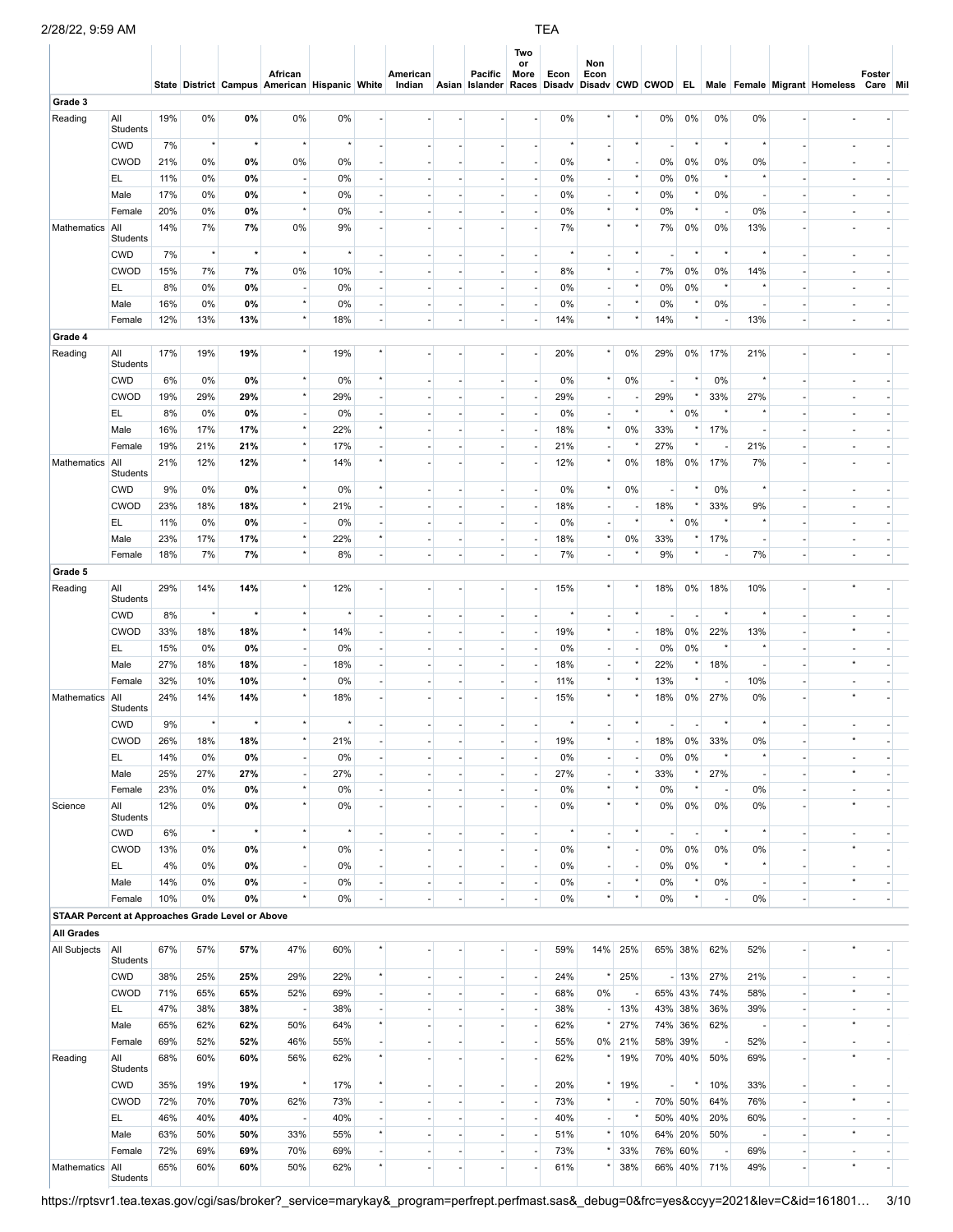|                                                    |                               |            |                 |                     | African<br>State District Campus American Hispanic White |           |                          | American |                               | Pacific<br>Indian Asian Islander Races | Two<br>or<br>More              | Econ      | Non<br>Econ               |                          |                                 |                          |                          |                          |                                | Disadv Disadv CWD CWOD EL Male Female Migrant Homeless | Foster<br>Care Mil       |  |
|----------------------------------------------------|-------------------------------|------------|-----------------|---------------------|----------------------------------------------------------|-----------|--------------------------|----------|-------------------------------|----------------------------------------|--------------------------------|-----------|---------------------------|--------------------------|---------------------------------|--------------------------|--------------------------|--------------------------|--------------------------------|--------------------------------------------------------|--------------------------|--|
|                                                    | <b>CWD</b>                    | 39%        | 38%             | 38%                 |                                                          | 33%       |                          |          |                               |                                        |                                | 33%       |                           | 38%                      |                                 |                          | 50%                      | 17%                      |                                |                                                        |                          |  |
|                                                    | <b>CWOD</b>                   | 68%        | 66%             | 66%                 | 54%                                                      | 69%       |                          |          |                               |                                        | $\sim$                         | 68%       | $\star$                   |                          |                                 | 66% 44%                  | 79%                      | 55%                      |                                |                                                        |                          |  |
|                                                    | EL.                           | 49%        | 40%             | 40%                 | $\overline{\phantom{a}}$                                 | 40%       |                          |          |                               |                                        | $\overline{\phantom{a}}$       | 40%       | $\overline{\phantom{a}}$  |                          | 44%                             | 40%                      | 50%                      | 30%                      |                                |                                                        |                          |  |
|                                                    | Male                          | 65%        | 71%             | 71%                 | 67%                                                      | 71%       | $\star$                  |          |                               |                                        | ٠                              | 70%       |                           | 50%                      | 79%                             | 50%                      | 71%                      |                          |                                |                                                        |                          |  |
|                                                    | Female                        | 65%        | 49%             | 49%                 | 40%                                                      | 52%       |                          |          |                               |                                        | ٠                              | 51%       |                           | 17%                      | 55%                             | 30%                      | $\overline{\phantom{a}}$ | 49%                      |                                |                                                        |                          |  |
| Science                                            | All<br>Students               | 70%        | 38%             | 38%                 |                                                          | 47%       |                          |          |                               |                                        |                                | 40%       |                           |                          |                                 | 47% 20%                  | 73%                      | 0%                       |                                |                                                        |                          |  |
|                                                    | <b>CWD</b>                    | 42%        | $^\star$        | $\star$             | $\star$                                                  | $\star$   | $\overline{a}$           |          | $\overline{\phantom{a}}$      |                                        | ٠                              | $\star$   | $\overline{\phantom{a}}$  | $\star$                  | $\overline{\phantom{a}}$        | $\overline{\phantom{a}}$ | $^\star$                 | ż                        | $\overline{a}$                 |                                                        |                          |  |
|                                                    | <b>CWOD</b>                   | 74%        | 47%             | 47%                 | $^\star$                                                 | 57%       |                          |          |                               |                                        | $\overline{\phantom{a}}$       | 50%       | $\star$                   | $\overline{a}$           |                                 | 47% 20%                  | 89%                      | 0%                       |                                |                                                        |                          |  |
|                                                    | EL                            | 47%        | 20%             | 20%                 | $\overline{\phantom{a}}$                                 | 20%       | $\overline{\phantom{a}}$ |          | ٠                             | ٠                                      | $\overline{\phantom{a}}$       | 20%       | $\blacksquare$            | $\overline{a}$           |                                 | 20% 20%                  | $\star$                  |                          | ÷,                             |                                                        |                          |  |
|                                                    | Male                          | 70%        | 73%             | 73%                 | $\overline{\phantom{a}}$                                 | 73%       | ä,                       |          | $\overline{\phantom{a}}$      |                                        | $\overline{\phantom{a}}$       | 73%       | ÷.                        | $\star$                  | 89%                             | $^\star$                 | 73%                      | $\sim$                   |                                | $\star$                                                |                          |  |
|                                                    | Female                        | 71%        | 0%              | 0%                  | $^\star$                                                 | 0%        | $\blacksquare$           | $\sim$   | $\overline{\phantom{a}}$      | $\blacksquare$                         | $\overline{\phantom{a}}$       | 0%        | $^\star$                  | $^{\star}$               | 0%                              | $^\star$                 | $\overline{\phantom{a}}$ | 0%                       | ÷,                             | $\overline{a}$                                         | $\overline{\phantom{a}}$ |  |
| <b>STAAR Percent at Meets Grade Level or Above</b> |                               |            |                 |                     |                                                          |           |                          |          |                               |                                        |                                |           |                           |                          |                                 |                          |                          |                          |                                |                                                        |                          |  |
| <b>All Grades</b>                                  |                               |            |                 |                     |                                                          |           |                          |          |                               |                                        |                                |           |                           |                          |                                 |                          |                          |                          |                                |                                                        |                          |  |
| All Subjects                                       | All<br>Students               | 41%        | 20%             | 20%                 | 14%                                                      | 22%       | $\star$                  |          | ×                             | ٠                                      | ٠                              | 21%       | 0%                        | 3%                       | 24%                             | 4%                       | 26%                      | 14%                      | ä,                             |                                                        |                          |  |
|                                                    | <b>CWD</b>                    | 21%        | 3%              | 3%                  | 0%                                                       | 4%        | $\star$                  |          |                               |                                        | $\overline{\phantom{a}}$       | 3%        | $\star$                   | 3%                       | $\overline{\phantom{a}}$        | 0%                       | 5%                       | 0%                       |                                |                                                        |                          |  |
|                                                    | <b>CWOD</b>                   | 44%        | 24%             | 24%                 | 17%                                                      | 26%       |                          |          |                               |                                        | $\overline{\phantom{a}}$       | 25%       | 0%                        |                          | 24%                             | 5%                       | 34%                      | 16%                      |                                |                                                        |                          |  |
|                                                    | EL                            | 20%        | 4%              | 4%                  | $\overline{\phantom{a}}$                                 | 4%        |                          |          |                               |                                        | $\overline{\phantom{a}}$       | 4%        | $\overline{\phantom{a}}$  | 0%                       | 5%                              | 4%                       | 9%                       | 0%                       |                                |                                                        |                          |  |
|                                                    | Male                          | 40%        | 26%             | 26%                 | 0%                                                       | 32%       | $^\star$                 |          |                               |                                        | $\overline{\phantom{a}}$       | 27%       | $^\star$                  | 5%                       | 34%                             | 9%                       | 26%                      |                          |                                |                                                        |                          |  |
|                                                    | Female                        | 42%        | 14%             | 14%                 | 21%                                                      | 11%       |                          |          |                               |                                        | $\overline{\phantom{a}}$       | 14%       | 0%                        | 0%                       | 16%                             | 0%                       | $\overline{\phantom{a}}$ | 14%                      |                                |                                                        |                          |  |
| Reading                                            | All<br>Students<br><b>CWD</b> | 44%<br>20% | 19%<br>0%       | 19%<br>0%           | 19%<br>$^\star$                                          | 20%<br>0% | $\star$                  |          | ٠                             |                                        | $\overline{\phantom{a}}$       | 20%<br>0% | $^\star$                  | 0%<br>0%                 | 25%<br>$\overline{\phantom{a}}$ | 0%<br>$\star$            | 24%<br>0%                | 15%<br>0%                | $\overline{a}$                 |                                                        |                          |  |
|                                                    | <b>CWOD</b>                   | 47%        | 25%             | 25%                 | 23%                                                      | 25%       |                          |          |                               |                                        | $\overline{\phantom{a}}$       | 25%       | $\star$                   | ÷,                       | 25%                             | 0%                       | 32%                      | 18%                      |                                |                                                        |                          |  |
|                                                    | EL                            | 20%        | 0%              | 0%                  | $\overline{\phantom{a}}$                                 | 0%        | $\overline{\phantom{a}}$ |          | ٠                             |                                        | $\overline{\phantom{a}}$       | 0%        | $\blacksquare$            | $^\star$                 | 0%                              | 0%                       | 0%                       | 0%                       | ٠                              |                                                        |                          |  |
|                                                    | Male                          | 40%        | 24%             | 24%                 | 0%                                                       | 29%       | $^\star$                 |          |                               |                                        | $\overline{\phantom{a}}$       | 24%       | $^\star$                  | 0%                       | 32%                             | 0%                       | 24%                      |                          |                                |                                                        |                          |  |
|                                                    | Female                        | 48%        | 15%             | 15%                 | 30%                                                      | 10%       | ÷,                       |          | $\overline{\phantom{a}}$      | ÷,                                     | $\overline{\phantom{a}}$       | 16%       | $\star$                   | 0%                       | 18%                             | 0%                       | $\sim$                   | 15%                      | $\overline{a}$                 |                                                        |                          |  |
| Mathematics                                        | All<br>Students               | 37%        | 22%             | 22%                 | 13%                                                      | 25%       | $\star$                  |          |                               |                                        | ä,                             | 23%       | $\star$                   | 6%                       |                                 | 26% 10%                  | 29%                      | 15%                      |                                |                                                        |                          |  |
|                                                    | <b>CWD</b>                    | 21%        | 6%              | 6%                  | $^\star$                                                 | 8%        | $\star$                  |          | ×                             | $\sim$                                 | $\overline{\phantom{a}}$       | 7%        | $\star$                   | 6%                       | $\sim$                          | $^\star$                 | 10%                      | 0%                       | $\sim$                         |                                                        |                          |  |
|                                                    | <b>CWOD</b>                   | 39%        | 26%             | 26%                 | 15%                                                      | 29%       | $\blacksquare$           |          |                               |                                        | $\overline{\phantom{a}}$       | 27%       | $^\star$                  |                          |                                 | 26% 13%                  | 36%                      | 18%                      |                                |                                                        |                          |  |
|                                                    | EL.                           | 20%        | 10%             | 10%                 | $\overline{\phantom{a}}$                                 | 10%       | ä,                       |          | ×                             | $\overline{a}$                         | ÷.                             | 10%       | $\overline{\phantom{a}}$  | $\star$                  | 13%                             | 10%                      | 20%                      | 0%                       | ä,                             |                                                        |                          |  |
|                                                    | Male                          | 37%        | 29%             | 29%                 | 0%                                                       | 35%       | $^\star$                 |          | $\overline{\phantom{a}}$      | $\overline{a}$                         | $\overline{\phantom{a}}$       | 30%       |                           | 10%                      | 36%                             | 20%                      | 29%                      |                          | $\overline{a}$                 |                                                        |                          |  |
|                                                    | Female                        | 36%        | 15%             | 15%                 | 20%                                                      | 14%       | $\overline{a}$           |          |                               | ä,                                     | ÷,                             | 16%       | $^\star$                  | 0%                       | 18%                             | 0%                       | $\overline{\phantom{a}}$ | 15%                      |                                |                                                        |                          |  |
| Science                                            | All<br>Students               | 43%        | 14%<br>$^\star$ | 14%<br>$\pmb{\ast}$ | $\star$                                                  | 18%       |                          |          |                               | ٠                                      | ٠                              | 15%       | $\star$                   | $\star$                  | 18%                             | 0%                       | 27%<br>$\star$           | 0%<br>ż                  |                                |                                                        |                          |  |
|                                                    | <b>CWD</b><br><b>CWOD</b>     | 22%<br>46% |                 |                     | $\star$                                                  |           |                          |          |                               |                                        | ٠                              |           | $\star$                   |                          |                                 |                          |                          | 0%                       |                                |                                                        |                          |  |
|                                                    | EL                            | 17%        | 18%<br>0%       | 18%<br>0%           | $\sim$                                                   | 21%<br>0% |                          |          |                               |                                        | $\overline{\phantom{a}}$       | 19%<br>0% | $\overline{\phantom{a}}$  |                          | 18%<br>0%                       | 0%<br>0%                 | 33%                      |                          |                                |                                                        |                          |  |
|                                                    | Male                          | 44%        | 27%             | 27%                 | $\sim$                                                   | 27%       |                          |          | ÷                             |                                        | ٠                              | 27%       | $\sim$                    | $^{\star}$               | 33%                             | ×                        | 27%                      |                          |                                | $\star$                                                |                          |  |
|                                                    | Female                        | 42%        | 0%              | 0%                  | $^\star$                                                 | 0%        |                          |          | $\overline{\phantom{a}}$      |                                        | $\overline{\phantom{a}}$       | 0%        |                           | $^{\star}$               | 0%                              |                          | $\overline{\phantom{a}}$ | 0%                       |                                |                                                        | $\overline{\phantom{a}}$ |  |
| <b>STAAR Percent at Masters Grade Level</b>        |                               |            |                 |                     |                                                          |           |                          |          |                               |                                        |                                |           |                           |                          |                                 |                          |                          |                          |                                |                                                        |                          |  |
| <b>All Grades</b>                                  |                               |            |                 |                     |                                                          |           |                          |          |                               |                                        |                                |           |                           |                          |                                 |                          |                          |                          |                                |                                                        |                          |  |
| All Subjects                                       | All<br>Students               | 18%        | 9%              | 9%                  | 6%                                                       | 10%       | $\star$                  |          |                               |                                        | ÷,                             | 10%       | 0%                        | 0%                       | 12%                             | $0\%$                    | 10%                      | 8%                       |                                |                                                        |                          |  |
|                                                    | <b>CWD</b>                    | 7%         | 0%              | 0%                  | $0\%$                                                    | 0%        | $^\star$                 |          | ٠                             | $\overline{\phantom{a}}$               | $\overline{\phantom{a}}$       | 0%        | $\star$                   | 0%                       | $\blacksquare$                  | 0%                       | 0%                       | 0%                       | $\blacksquare$                 |                                                        | ٠                        |  |
|                                                    | <b>CWOD</b>                   | 19%        | 12%             | 12%                 | 7%                                                       | 13%       | ٠                        |          | $\overline{\phantom{a}}$      | $\overline{a}$                         | $\overline{\phantom{a}}$       | 12%       | 0%                        | $\overline{\phantom{a}}$ | 12%                             | 0%                       | 14%                      | 9%                       | $\blacksquare$                 |                                                        |                          |  |
|                                                    | EL.                           | 7%         | 0%              | 0%                  | $\sim$                                                   | 0%        | ÷.                       | ÷.       | $\sim$                        | $\sim$                                 | $\sim$                         | 0%        | $\overline{\phantom{a}}$  | 0%                       | 0%                              | 0%                       | 0%                       | 0%                       | $\overline{\phantom{a}}$       |                                                        | $\sim$                   |  |
|                                                    | Male                          | 17%        | 10%             | 10%                 | 0%                                                       | 12%       | $^\star$                 |          | $\overline{\phantom{a}}$      | $\overline{a}$                         | $\overline{\phantom{a}}$       | 11%       | $^\star$                  | 0%                       | 14%                             | 0%                       | 10%                      |                          | $\overline{\phantom{a}}$       |                                                        | $\overline{\phantom{a}}$ |  |
|                                                    | Female                        | 19%        | 8%              | 8%                  | 8%                                                       | 8%        | L.<br>$\star$            | ÷.       | $\sim$                        | ÷.                                     | $\Box$                         | 8%        | 0%<br>$^\star$            | 0%                       | 9%                              | 0%                       | - 1                      | 8%                       | ÷.                             |                                                        | ٠                        |  |
| Reading                                            | All<br>Students               | 18%        | 10%             | 10%                 | 13%<br>$^\star$                                          | 10%       | $^\star$                 |          |                               | ٠                                      | ٠                              | 11%       | $^\star$                  | 0%                       | 13%                             | 0%<br>$\star$            | 11%<br>0%                | 10%                      | ÷,                             |                                                        | $\overline{\phantom{a}}$ |  |
|                                                    | <b>CWD</b><br><b>CWOD</b>     | 6%<br>20%  | 0%<br>13%       | 0%<br>13%           | 15%                                                      | 0%<br>13% | ä,                       |          | $\overline{\phantom{a}}$<br>٠ | ٠                                      | $\overline{\phantom{a}}$<br>÷. | 0%<br>14% | $^\star$                  | 0%<br>$\blacksquare$     | $\overline{\phantom{a}}$<br>13% | 0%                       | 14%                      | 0%<br>12%                | $\overline{\phantom{a}}$<br>÷, | $\star$                                                |                          |  |
|                                                    | EL.                           | 7%         | 0%              | 0%                  | $\overline{\phantom{a}}$                                 | 0%        |                          |          | $\overline{a}$                |                                        | $\overline{\phantom{a}}$       | 0%        | $\overline{\phantom{a}}$  | $^\star$                 | 0%                              | 0%                       | 0%                       | 0%                       | ۰                              |                                                        |                          |  |
|                                                    | Male                          | 16%        | 11%             | 11%                 | 0%                                                       | 13%       | $^\star$                 |          | ٠                             |                                        | ÷.                             | 11%       | $\star$                   | 0%                       | 14%                             | 0%                       | 11%                      |                          | ä,                             |                                                        |                          |  |
|                                                    | Female                        | 21%        | 10%             | 10%                 | 20%                                                      | 7%        |                          |          | $\overline{a}$                |                                        | $\overline{\phantom{a}}$       | 11%       | $\star$                   | 0%                       | 12%                             | 0%                       | $\overline{\phantom{a}}$ | 10%                      |                                |                                                        |                          |  |
| Mathematics                                        | All<br>Students               | 17%        | 10%             | 10%                 | 0%                                                       | 13%       | $\star$                  |          |                               |                                        | ٠                              | 11%       | $\star$                   | 0%                       | 13%                             | 0%                       | 13%                      | 8%                       |                                |                                                        |                          |  |
|                                                    | <b>CWD</b>                    | 8%         | 0%              | 0%                  | $^\star$                                                 | 0%        | $^\star$                 | $\sim$   | $\blacksquare$                | $\overline{\phantom{a}}$               | $\overline{\phantom{a}}$       | 0%        | $\star$                   | 0%                       | $\overline{\phantom{a}}$        | $^\star$                 | 0%                       | 0%                       | $\blacksquare$                 |                                                        | $\overline{\phantom{a}}$ |  |
|                                                    | <b>CWOD</b>                   | 18%        | 13%             | 13%                 | 0%                                                       | 17%       | ÷.                       | $\sim$   | $\sim$                        | $\overline{\phantom{a}}$               | $\sim$                         | 14%       | $^\star$                  | $\overline{a}$           | 13%                             | 0%                       | 18%                      | 9%                       | ÷,                             | $\star$                                                |                          |  |
|                                                    | EL.                           | 8%         | 0%              | 0%                  | $\overline{\phantom{a}}$                                 | 0%        | $\overline{\phantom{a}}$ |          | $\overline{\phantom{a}}$      | $\overline{\phantom{a}}$               | $\overline{\phantom{a}}$       | 0%        | $\overline{\phantom{a}}$  | $\star$                  | 0%                              | 0%                       | 0%                       | 0%                       | $\overline{\phantom{a}}$       |                                                        | $\overline{\phantom{a}}$ |  |
|                                                    | Male                          | 18%        | 13%             | 13%                 | 0%                                                       | 16%       | $^\star$                 |          |                               |                                        | ٠                              | 14%       | $^\star$                  | 0%                       | 18%                             | 0%                       | 13%                      | $\overline{\phantom{a}}$ | ÷,                             | $\star$                                                | ÷,                       |  |
|                                                    | Female                        | 16%        | 8%              | 8%                  | 0%                                                       | 10%       | $\blacksquare$           | $\sim$   | $\overline{\phantom{a}}$      | ÷,                                     | $\overline{\phantom{a}}$       | 8%        | $^\star$                  | 0%                       | 9%                              | 0%                       | - 1                      | 8%                       | $\blacksquare$                 | ä,                                                     | ٠                        |  |
| Science                                            | All<br>Students               | 19%        | 0%              | 0%                  | $^\star$                                                 | 0%        |                          |          |                               |                                        | $\overline{\phantom{a}}$       | 0%        | $\star$                   | $\star$                  | 0%                              | 0%                       | 0%                       | 0%                       |                                | $\star$                                                |                          |  |
|                                                    | <b>CWD</b>                    | 8%         | $\star$         | $\pmb{\ast}$        | $^\star$<br>$^\star$                                     |           |                          |          |                               | $\overline{a}$                         | ٠                              |           | $\blacksquare$<br>$\star$ | $^{\star}$               | $\overline{\phantom{a}}$        | $\overline{\phantom{a}}$ | $\star$                  | $\star$                  | $\overline{\phantom{a}}$       | $\star$                                                |                          |  |
|                                                    | <b>CWOD</b>                   | 20%        | 0%              | 0%                  |                                                          | $0\%$     | ä,                       |          | $\overline{\phantom{a}}$      | ÷.                                     | ÷.                             | 0%        |                           | $\overline{a}$           | $0\%$                           | 0%                       | 0%                       | $0\%$                    | ÷,                             |                                                        |                          |  |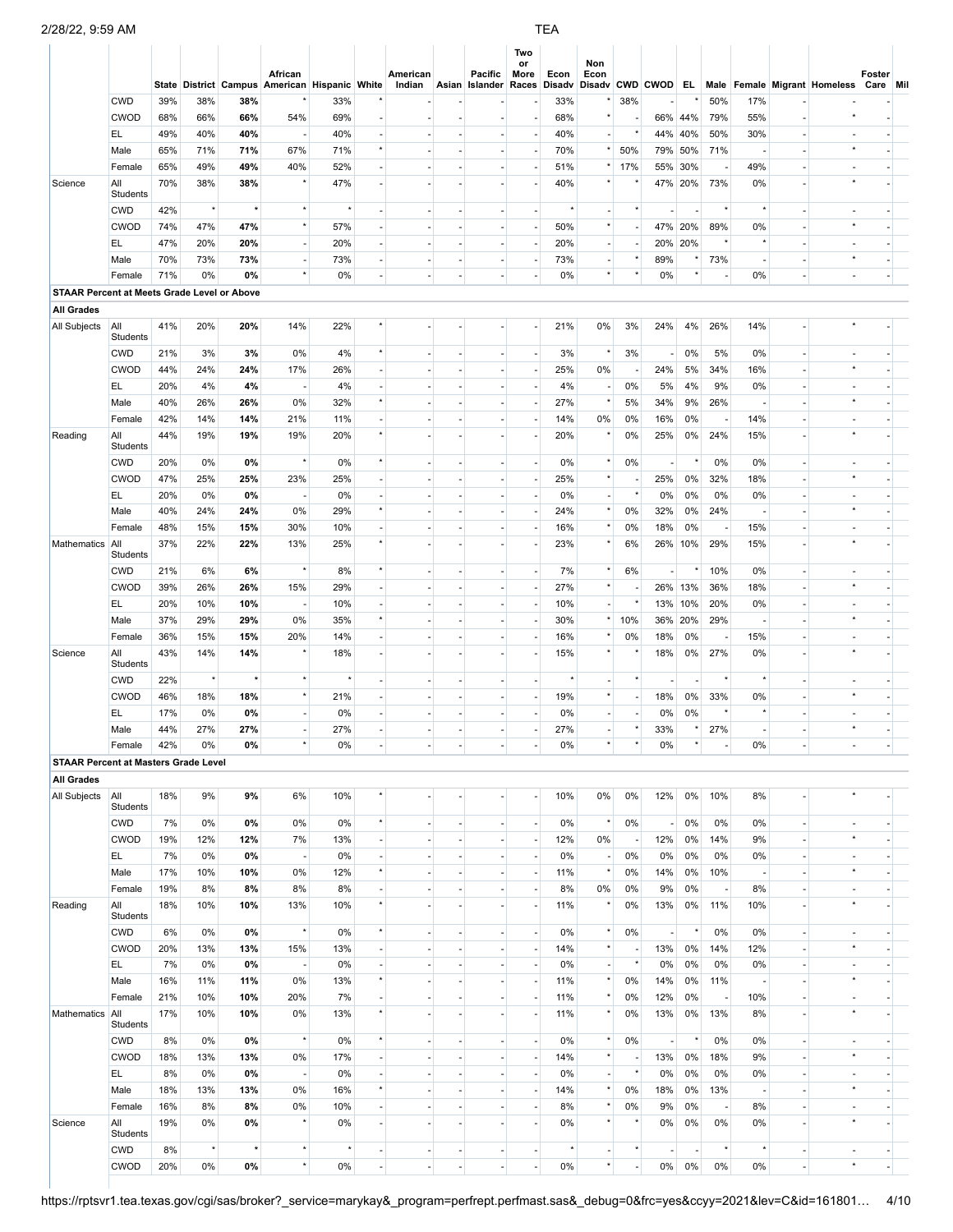|        |     |    |    | African<br>State District Campus American Hispanic White |       | American<br>Indian | Pacific<br>Asian Islander Races Disady Disady CWD CWOD EL | Two<br>or<br>More | Econ | Non<br>Econ |    |    |    |    | Male Female Migrant Homeless | Foster<br>Care Mil |
|--------|-----|----|----|----------------------------------------------------------|-------|--------------------|-----------------------------------------------------------|-------------------|------|-------------|----|----|----|----|------------------------------|--------------------|
| EL     | 4%  | 0% | 0% |                                                          | 0%    |                    |                                                           |                   | 0%   |             | 0% | 0% |    |    |                              |                    |
| Male   | 20% | 0% | 0% |                                                          | $0\%$ |                    |                                                           |                   | 0%   |             | 0% |    | 0% |    |                              |                    |
| Female | 18% | 0% | 0% |                                                          | $0\%$ |                    |                                                           |                   | 0%   |             | 0% |    |    | 0% |                              |                    |

- Indicates there are no students in the group.

\* Indicates results are masked due to small numbers to protect student confidentiality.

#### **Part (iii): Academic Growth and Graduation Rate**

#### **Part (iii)(I): Academic Growth**

This section provides information on students' academic growth for mathematics and reading/ELA for public elementary schools and secondary schools which don't have a graduation rate, for the 2020-21 school year. These results include all students tested, regardless of whether they were in the accountability subset. (CWD: children with disability; CWOD: children without disability; EL: English learner)

USDE waived reporting requirements in Section 1111(h)(1)(C)(iii)(l) (other academic indicator results for schools that are not high<br>schools) for the 2020-21 school year.

#### **Part (iii)(II): Graduation Rate**

This section provides information on high school graduation rates for the class of 2020.

## **There is no data for this campus.**

## **Part (iv): English Language Proficiency**

This section provides information on the number and percentage of English learners achieving English language proficiency based on the 2021 Texas English Language Proficiency Assessment System (TELPAS) data. (EL: English learner)

|    | Total EL in Class Proficiency of EL Rate of Proficiency |  |
|----|---------------------------------------------------------|--|
| 58 | 7%                                                      |  |

- Indicates there are no students in the group.

- \* Indicates results are masked due to small numbers to protect student confidentiality.
- ✧ Indicates data reporting does not meet for Minimum Size.

## **Part (v): School Quality or Student Success (SQSS)**

This section provides information on school quality or student success, which is college, career and military readiness (CCMR) for high schools and average performance rate of the three STAAR performance levels of all students, regardless of whether they were in the accountability subset, for elementary and secondary schools without a graduation rate. (CWD: children with disability; EL: English learner)

|                                                                          | All    | African<br>Students American Hispanic White |                          |                          | American<br>Indian |   | Pacific<br>Asian Islander | Two or More<br>Races | Econ<br>Disady CWD EL |   |    |
|--------------------------------------------------------------------------|--------|---------------------------------------------|--------------------------|--------------------------|--------------------|---|---------------------------|----------------------|-----------------------|---|----|
| Student Success (Student Achievement Domain Score: STAAR Component Only) |        |                                             |                          |                          |                    |   |                           |                      |                       |   |    |
| <b>STAAR Component Score</b>                                             | 29     | 22                                          | 31                       |                          |                    | ٠ | ۰                         | $\sim$               | 30                    | 9 | 14 |
| School Quality (College, Career, and Military Readiness Performance)     |        |                                             |                          |                          |                    |   |                           |                      |                       |   |    |
| %Students meeting CCMR                                                   | $\sim$ | ٠                                           | <b>Contract Contract</b> | $\overline{\phantom{a}}$ | ٠                  | ٠ | $\overline{\phantom{a}}$  | <b>Service</b> State | ۰.                    | ٠ |    |

- Indicates there are no students in the group.

\* Indicates results are masked due to small numbers to protect student confidentiality.

#### **Part (vi): Goal Meeting Status**

This section provides information on the progress of all students and each student group toward meeting the long-term goals or interim objectives on STAAR academic performance, federal graduation rate, and English learners' language proficiency. (CWD: children with disability; EL: English learner)

*USDE waived reporting requirements in Section 1111(h)(1)(C)(vi) (progress toward meeting long-term goals and measurements of interim progress) for the 2020-21 school year.*

## **Part (vii): STAAR Participation**

This section provides the percentage of students assessed and not assessed on STAAR for mathematics, reading/ELA, and science. (CWD: children with disability; CWOD: children without disability; EL: English learner)

|                           |              |      | African<br>Campus American Hispanic White |      | American<br>Indian | Pacific<br>Asian Islander Races Disady Disady CWD CWOD | Two or<br>More | Econ | Non<br>Econ |           |      | EL.       |      |      | Male Female Migrant |
|---------------------------|--------------|------|-------------------------------------------|------|--------------------|--------------------------------------------------------|----------------|------|-------------|-----------|------|-----------|------|------|---------------------|
| <b>Participation Rate</b> |              |      |                                           |      |                    |                                                        |                |      |             |           |      |           |      |      |                     |
| <b>All Subiects</b>       | All Students | 100% | 100%                                      | 100% |                    |                                                        |                | 100% |             | 100% 100% |      | 100% 100% | 100% | 100% |                     |
|                           | <b>CWD</b>   | 100% | 100%                                      | 100% |                    |                                                        |                | 100% |             | 100%      |      | $100\%$   | 100% | 100% |                     |
|                           | <b>CWOD</b>  | 100% | 100%                                      | 100% |                    |                                                        |                | 100% | 100%        |           | 100% | 100%      | 100% | 100% |                     |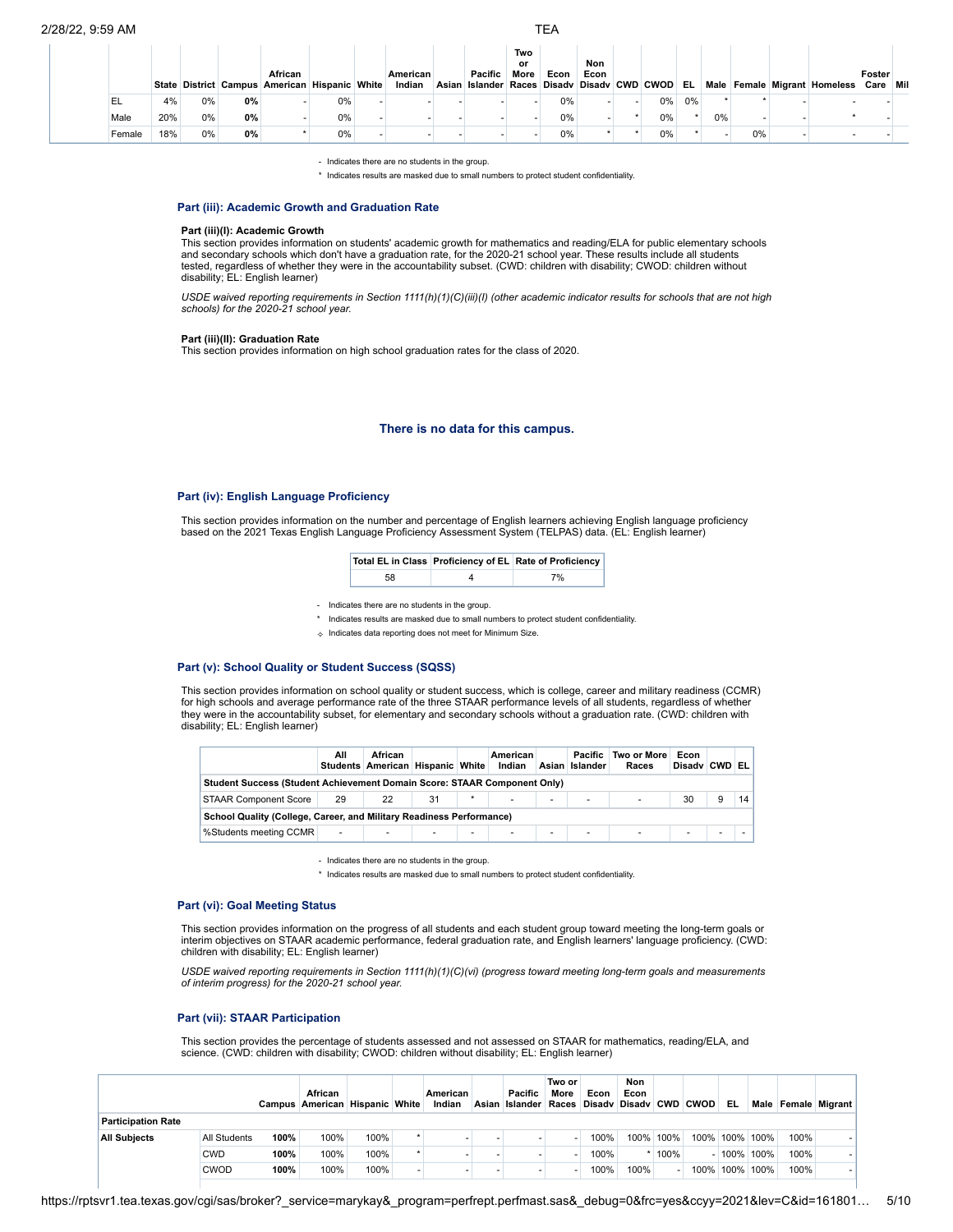|                                                      |              |                              | African<br>Campus American Hispanic White |                          |                                     | American<br>Indian       | Asian          | Pacific<br>Islander      | Two or<br>More<br>Races  | Econ<br>Disadv           | Non<br>Econ<br>Disadv CWD |           | <b>CWOD</b>    | EL.                      |                          |                          | Male Female Migrant      |
|------------------------------------------------------|--------------|------------------------------|-------------------------------------------|--------------------------|-------------------------------------|--------------------------|----------------|--------------------------|--------------------------|--------------------------|---------------------------|-----------|----------------|--------------------------|--------------------------|--------------------------|--------------------------|
|                                                      | EL.          | 100%                         |                                           | 100%                     |                                     |                          |                |                          |                          | 100%                     |                           | $-100%$   | 100%           | 100%                     | 100%                     | 100%                     |                          |
|                                                      | Male         | 100%                         | 100%                                      | 100%                     | $\star$                             | $\overline{\phantom{a}}$ | ٠              |                          |                          | 100%                     |                           | * 100%    | 100%           | 100%                     | 100%                     |                          |                          |
|                                                      | Female       | 100%                         | 100%                                      | 100%                     | ä,                                  | ٠                        |                | $\overline{a}$           |                          | 100%                     |                           | 100% 100% | 100%           | 100%                     | ÷,                       | 100%                     |                          |
| Reading                                              | All Students | 100%                         | 100%                                      | 100%                     | $^\star$                            | $\overline{\phantom{a}}$ | ٠              | ÷,                       |                          | 100%                     |                           | $*100%$   | 100%           | 100% 100%                |                          | 100%                     | $\overline{\phantom{a}}$ |
|                                                      | <b>CWD</b>   | 100%                         | $\star$                                   | 100%                     | $\star$                             |                          |                |                          |                          | 100%                     |                           | * 100%    |                |                          | 100%                     | 100%                     |                          |
|                                                      | <b>CWOD</b>  | 100%                         | 100%                                      | 100%                     | $\overline{a}$                      | $\overline{\phantom{a}}$ | ٠              | ÷,                       |                          | 100%                     | $^\star$                  |           | 100%           | 100%                     | 100%                     | 100%                     | $\overline{\phantom{a}}$ |
|                                                      | EL.          | 100%                         | ł,                                        | 100%                     | ä,                                  | ä,                       |                | $\overline{a}$           |                          | 100%                     | ×.                        |           | 100%           | 100%                     | 100%                     | 100%                     |                          |
|                                                      | Male         | 100%                         | 100%                                      | 100%                     | $^\star$                            | $\overline{\phantom{a}}$ | ٠              | ÷,                       |                          | 100%                     |                           | * 100%    | 100%           |                          | 100% 100%                |                          | $\overline{\phantom{a}}$ |
|                                                      | Female       | 100%                         | 100%                                      | 100%                     |                                     | ٠                        |                |                          |                          | 100%                     |                           | * 100%    | 100%           | 100%                     | ÷,                       | 100%                     |                          |
| <b>Mathematics</b>                                   | All Students | 100%                         | 100%                                      | 100%                     | $\star$                             | $\overline{\phantom{a}}$ | ÷,             | ÷,                       |                          | 100%                     |                           | $*100\%$  | 100%           | 100%                     | 100%                     | 100%                     | $\overline{\phantom{a}}$ |
|                                                      | <b>CWD</b>   | 100%                         | $^\star$                                  | 100%                     | $\star$                             | ä,                       |                | $\overline{a}$           |                          | 100%                     |                           | * 100%    |                |                          | 100%                     | 100%                     |                          |
|                                                      | <b>CWOD</b>  | 100%                         | 100%                                      | 100%                     | $\overline{\phantom{a}}$            | $\overline{\phantom{a}}$ | ٠              | ÷,                       |                          | 100%                     |                           |           | 100%           | 100% 100%                |                          | 100%                     | $\overline{\phantom{a}}$ |
|                                                      | EL           | 100%                         |                                           | 100%                     |                                     | ÷,                       |                |                          |                          | 100%                     | $\sim$                    |           | 100%           | 100%                     | 100%                     | 100%                     |                          |
|                                                      | Male         | 100%                         | 100%                                      | 100%                     | $\star$                             | $\overline{\phantom{a}}$ | ÷,             | ÷,                       |                          | 100%                     |                           | * 100%    | 100%           | 100%                     | 100%                     |                          | $\overline{\phantom{a}}$ |
|                                                      | Female       | 100%                         | 100%                                      | 100%                     | ä,                                  | ä,                       |                | $\overline{a}$           |                          | 100%                     |                           | * 100%    | 100%           | 100%                     | ÷,                       | 100%                     |                          |
| <b>Science</b>                                       | All Students | 100%                         |                                           | 100%                     | $\overline{\phantom{a}}$            | $\overline{\phantom{a}}$ | ٠              | $\overline{a}$           |                          | 100%                     |                           |           | 100%           |                          | 100% 100%                | 100%                     | $\overline{\phantom{a}}$ |
|                                                      | <b>CWD</b>   | $\star$                      | $^\star$                                  | $\star$                  | ÷,                                  | ٠                        |                |                          |                          |                          |                           | $\star$   |                |                          | $\star$                  |                          |                          |
|                                                      | <b>CWOD</b>  | 100%                         |                                           | 100%                     | $\overline{a}$                      | $\overline{\phantom{a}}$ | ÷,             | $\overline{a}$           |                          | 100%                     | $^\star$                  |           | 100%           |                          | 100% 100%                | 100%                     | $\overline{\phantom{a}}$ |
|                                                      | EL           | 100%                         |                                           | 100%                     | ä,                                  | ٠                        |                | $\overline{a}$           |                          | 100%                     | ÷                         |           | 100%           | 100%                     | $\star$                  |                          |                          |
|                                                      | Male         | 100%                         | ÷                                         | 100%                     | $\overline{\phantom{a}}$            | $\overline{\phantom{a}}$ | ٠              | ÷,                       |                          | 100%                     | $\overline{\phantom{a}}$  |           | 100%           |                          | 100%                     |                          | $\overline{\phantom{a}}$ |
|                                                      | Female       | 100%                         | $\star$                                   | 100%                     | ÷,                                  | ÷,                       |                |                          |                          | 100%                     | $^\star$                  | $\star$   | 100%           | $\star$                  | $\overline{\phantom{a}}$ | 100%                     |                          |
| <b>SAT/ACT All Subjects   All Students</b>           |              |                              |                                           |                          |                                     | $\overline{\phantom{a}}$ |                |                          |                          |                          |                           |           |                |                          | ÷,                       |                          |                          |
|                                                      | <b>CWD</b>   | L.                           |                                           | $\sim$                   |                                     | ٠                        |                |                          |                          |                          |                           |           |                |                          | ÷,                       |                          |                          |
|                                                      | <b>CWOD</b>  | $\qquad \qquad \blacksquare$ | ÷                                         | $\overline{\phantom{a}}$ | $\overline{a}$                      | $\overline{\phantom{a}}$ | $\overline{a}$ |                          |                          | $\overline{a}$           |                           |           |                |                          | $\overline{a}$           | ÷                        | $\overline{\phantom{a}}$ |
|                                                      | EL.          | $\overline{a}$               |                                           | $\overline{\phantom{a}}$ |                                     | ٠                        |                |                          |                          |                          |                           |           |                |                          | ÷,                       |                          |                          |
|                                                      | Male         | $\blacksquare$               | $\overline{a}$                            | $\overline{\phantom{a}}$ | $\overline{a}$                      | $\overline{\phantom{a}}$ | $\overline{a}$ | $\overline{a}$           |                          | $\overline{a}$           | $\overline{\phantom{a}}$  |           |                |                          | ÷,                       | ÷,                       | $\overline{\phantom{a}}$ |
|                                                      | Female       | $\blacksquare$               |                                           | $\sim$                   | ÷,                                  | ä,                       | ÷,             | ä,                       |                          | ÷,                       |                           |           |                | $\overline{\phantom{a}}$ | ÷,                       |                          |                          |
|                                                      |              |                              |                                           |                          |                                     |                          |                |                          |                          |                          |                           |           |                |                          |                          |                          |                          |
| <b>Non-Participation Rate</b><br><b>All Subjects</b> | All Students | 0%                           | 0%                                        | 0%                       | $\star$                             | ÷,                       |                |                          |                          | 0%                       | 0%                        | 0%        | 0%             | 0%                       | 0%                       | 0%                       |                          |
|                                                      | <b>CWD</b>   | 0%                           | 0%                                        | 0%                       | $\star$                             | $\overline{\phantom{a}}$ | ä,             | ä,                       | ÷,                       | 0%                       | $\star$                   | 0%        |                | 0%                       | 0%                       | 0%                       | ÷.                       |
|                                                      | <b>CWOD</b>  | $0\%$                        | 0%                                        |                          |                                     |                          |                |                          |                          |                          |                           |           | ٠.             |                          |                          |                          |                          |
|                                                      | EL           |                              |                                           | 0%                       |                                     | $\overline{a}$           |                |                          |                          | 0%                       | 0%                        | 0%        | 0%             | 0%                       | 0%                       | 0%                       |                          |
|                                                      |              | 0%                           | $\overline{\phantom{a}}$<br>0%            | 0%                       | ÷,<br>$\star$                       | $\overline{\phantom{a}}$ | ٠              |                          | $\overline{\phantom{a}}$ | 0%                       | ÷<br>$^\star$             |           | 0%             | 0%                       | 0%                       | 0%                       | ÷.                       |
|                                                      | Male         | 0%                           |                                           | 0%                       |                                     | ٠                        |                |                          |                          | 0%                       |                           | 0%        | 0%             | 0%                       | 0%                       |                          |                          |
|                                                      | Female       | 0%                           | 0%                                        | 0%                       | $\overline{\phantom{a}}$<br>$\star$ | ÷                        | ä,             |                          |                          | 0%                       | 0%<br>$\star$             | 0%        | 0%             | 0%                       | $\overline{\phantom{a}}$ | 0%                       | H.                       |
| Reading                                              | All Students | 0%                           | 0%                                        | 0%                       | $\star$                             |                          |                |                          |                          | 0%                       | $\star$                   | 0%        | 0%             | 0%<br>$^\star$           | 0%                       | 0%                       |                          |
|                                                      | <b>CWD</b>   | 0%                           |                                           | 0%                       |                                     | $\overline{a}$           | ٠              |                          | $\overline{\phantom{a}}$ | 0%                       | $\star$                   | 0%        | ٠.             |                          | 0%                       | 0%                       | $\blacksquare$           |
|                                                      | <b>CWOD</b>  | 0%                           | 0%                                        | 0%                       |                                     | ä,                       |                |                          |                          | 0%                       |                           | $\star$   | 0%             | 0%                       | 0%                       | 0%                       |                          |
|                                                      | EL           | 0%                           |                                           | 0%                       | $\star$                             | ÷,                       |                |                          |                          | 0%                       |                           |           | 0%             | 0%                       | 0%                       | 0%                       | $\overline{\phantom{a}}$ |
|                                                      | Male         | 0%                           | 0%                                        | 0%                       |                                     | ÷,                       |                |                          |                          | 0%                       | $\star$                   | 0%        | 0%             | 0%                       | 0%                       |                          |                          |
|                                                      | Female       | 0%                           | 0%                                        | 0%                       |                                     |                          |                |                          |                          | 0%                       |                           | 0%        | 0%             | 0%                       |                          | 0%                       |                          |
| <b>Mathematics</b>                                   | All Students | 0%                           | 0%<br>$\star$                             | 0%                       | $^\star$                            | ÷,                       |                |                          |                          | 0%                       | $\star$                   | 0%        | 0%             | 0%                       | 0%                       | 0%                       | $\blacksquare$           |
|                                                      | <b>CWD</b>   | 0%                           |                                           | 0%                       | $^\star$                            | $\overline{\phantom{a}}$ | $\overline{a}$ | $\sim$                   | $\overline{\phantom{a}}$ | 0%                       | $\star$                   | 0%        | ٠.             | $^\star$                 | 0%                       | 0%                       | H.                       |
|                                                      | CWOD         | 0%                           | 0%                                        | 0%                       | $\overline{\phantom{a}}$            | $\overline{\phantom{a}}$ |                |                          |                          | 0%                       | $\star$                   |           | 0%             | 0%                       | 0%                       | 0%                       | ٠                        |
|                                                      | EL           | 0%                           | ÷,                                        | 0%                       | $\overline{\phantom{a}}$            | $\overline{\phantom{a}}$ | $\overline{a}$ | ä,                       | $\overline{\phantom{a}}$ | 0%                       | $\overline{\phantom{a}}$  | $\star$   | 0%             | 0%                       | 0%                       | 0%                       | ÷.                       |
|                                                      | Male         | 0%                           | 0%                                        | 0%                       | $\star$                             | $\overline{\phantom{a}}$ |                |                          |                          | 0%                       | $\star$                   | 0%        | 0%             | 0%                       | 0%                       |                          | - 1                      |
|                                                      | Female       | 0%                           | 0%                                        | 0%                       | $\overline{a}$                      | $\overline{\phantom{a}}$ | ٠              | $\overline{\phantom{a}}$ |                          | 0%                       | $\star$                   | 0%        | 0%             | 0%                       | $\overline{\phantom{a}}$ | 0%                       | H.                       |
| <b>Science</b>                                       | All Students | 0%                           |                                           | 0%                       | $\overline{\phantom{a}}$            | ÷,                       |                |                          |                          | 0%                       | $\star$                   | $\star$   | 0%             | 0%                       | 0%                       | 0%                       | ٠                        |
|                                                      | <b>CWD</b>   | $\star$                      |                                           | $^\star$                 | ÷,                                  | $\overline{\phantom{a}}$ | $\overline{a}$ | ÷,                       | ÷,                       | $^\star$                 | $\sim$                    | $\star$   | ٠.             | ÷,                       | $^\star$                 |                          | - 1                      |
|                                                      | CWOD         | 0%                           | $^\star$                                  | 0%                       | $\overline{a}$                      | ÷,                       |                |                          |                          | 0%                       | $\star$                   |           | 0%             | 0%                       | 0%                       | 0%                       |                          |
|                                                      | EL.          | 0%                           |                                           | 0%                       | $\overline{a}$                      | $\overline{\phantom{a}}$ | ٠              | $\overline{\phantom{a}}$ |                          | 0%                       | $\overline{\phantom{a}}$  |           | 0%             | 0%                       | $\star$                  |                          | $\lvert \cdot \rvert$    |
|                                                      | Male         | 0%                           |                                           | 0%                       | $\overline{a}$                      | $\overline{\phantom{a}}$ |                |                          |                          | 0%                       |                           | $\star$   | 0%             | $\star$                  | 0%                       |                          | ۰I                       |
|                                                      | Female       | 0%                           | $^\star$                                  | 0%                       | $\overline{\phantom{a}}$            | $\overline{\phantom{a}}$ | ÷,             | ä,                       | ÷,                       | 0%                       | $^\star$                  | $\star$   | 0%             | $\star$                  | $\overline{\phantom{a}}$ | 0%                       | ٠                        |
| <b>SAT/ACT All Subjects</b>                          | All Students | $\blacksquare$               |                                           | ÷,                       | ÷,                                  | $\overline{\phantom{a}}$ |                |                          |                          |                          |                           |           |                |                          | ÷,                       |                          |                          |
|                                                      | <b>CWD</b>   | $\blacksquare$               | $\overline{\phantom{a}}$                  | $\overline{\phantom{a}}$ | $\overline{\phantom{a}}$            | $\overline{\phantom{a}}$ |                | $\sim$                   |                          | $\overline{\phantom{a}}$ |                           |           |                |                          | ÷,                       |                          | H.                       |
|                                                      | CWOD         | $\blacksquare$               |                                           | $\overline{\phantom{a}}$ |                                     | $\overline{\phantom{a}}$ |                |                          |                          |                          |                           |           |                |                          | ÷,                       |                          |                          |
|                                                      | EL           | $\blacksquare$               | $\overline{a}$                            | $\overline{\phantom{a}}$ | $\overline{\phantom{a}}$            | $\overline{\phantom{a}}$ | $\overline{a}$ | ÷,                       |                          | $\tilde{\phantom{a}}$    | $\sim$                    |           | ٠              | $\overline{\phantom{a}}$ | $\overline{\phantom{a}}$ | ×,                       | - 1                      |
|                                                      | Male         | $\blacksquare$               | ÷                                         | ÷,                       | $\overline{a}$                      | ÷                        |                |                          |                          | ×,                       |                           |           |                |                          | ÷                        | ł,                       |                          |
|                                                      | Female       | $\blacksquare$               | $\overline{\phantom{a}}$                  | $\overline{\phantom{a}}$ | $\overline{\phantom{a}}$            | $\overline{\phantom{a}}$ | ٠              | ÷,                       |                          | ÷,                       | $\overline{\phantom{a}}$  |           | $\overline{a}$ | $\overline{\phantom{a}}$ | $\blacksquare$           | $\overline{\phantom{a}}$ | ۰I                       |

- Indicates there are no students in the group.

\* Indicates results are masked due to small numbers to protect student confidentiality.

# **Part (viii): Civil Rights Data**

**Part (viii)(I)** This section provides information from the 2017-18 CRDC surveys, submitted by school districts to the Office for<br>Civil Rights on measures of school quality, climate, and safety, including counts of in-scho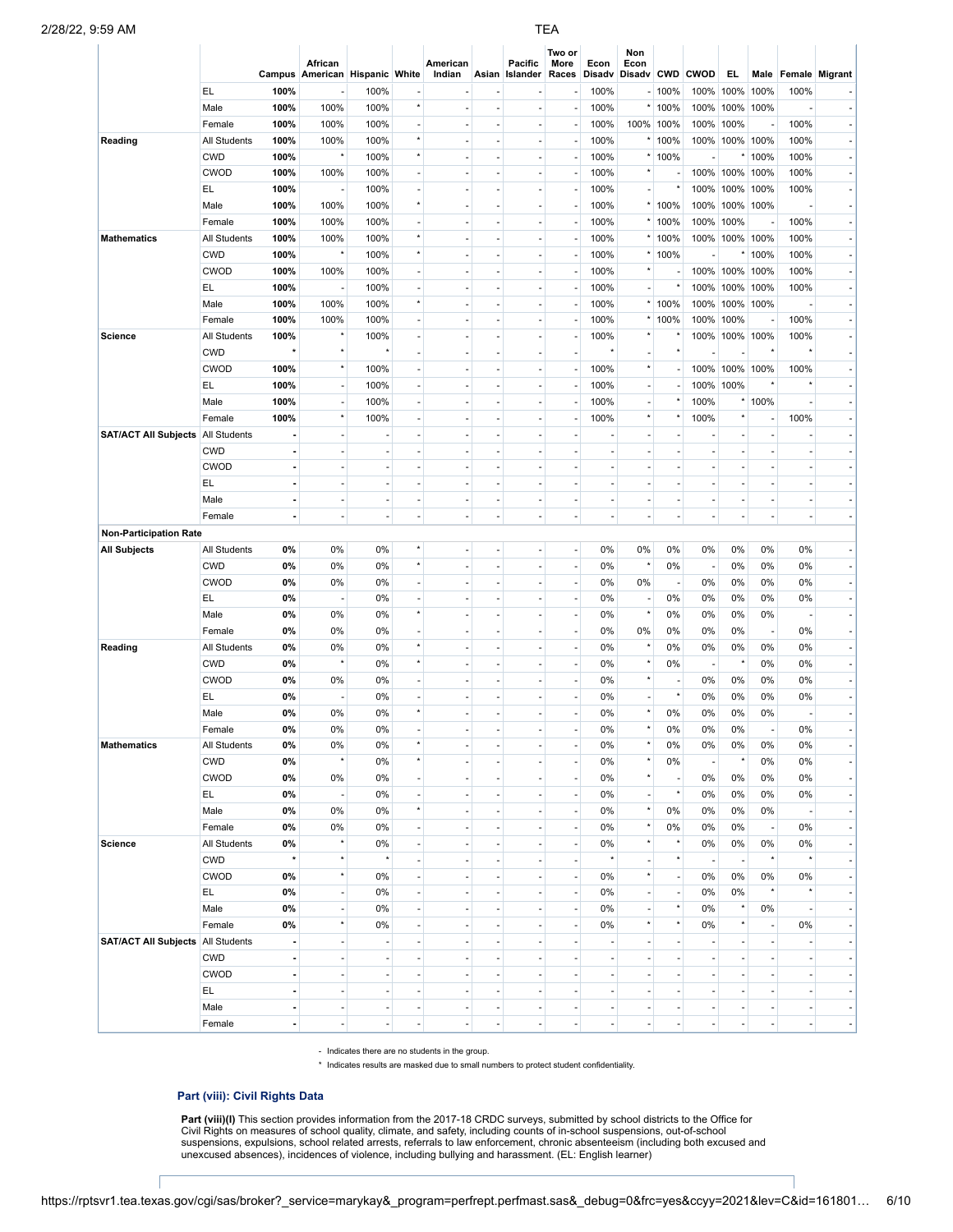|                                      |        |                  |                                                    |                         |                     |                                      | <b>TEA</b>     |                                  |                |                |                                                  |                                                                 |
|--------------------------------------|--------|------------------|----------------------------------------------------|-------------------------|---------------------|--------------------------------------|----------------|----------------------------------|----------------|----------------|--------------------------------------------------|-----------------------------------------------------------------|
|                                      |        | Total            | <b>African</b><br>students American Hispanic White |                         |                     | Indian or<br>Alaska<br><b>Native</b> |                | <b>Pacific</b><br>Asian Islander | Two or<br>More |                | <b>Students</b><br>with<br>Races EL Disabilities | <b>Students</b><br>with<br><b>Disabilities</b><br>(Section 504) |
| <b>Students Without Disabilities</b> |        |                  |                                                    |                         |                     |                                      |                |                                  |                |                |                                                  |                                                                 |
| In-School Suspensions                |        |                  |                                                    |                         |                     |                                      |                |                                  |                |                |                                                  |                                                                 |
|                                      | Male   | 3                | $\mathbf{1}$                                       | $\overline{\mathbf{c}}$ | 0                   | 0                                    | 0              | $\mathbf 0$                      | 0              | $\overline{1}$ |                                                  |                                                                 |
|                                      | Female | $\pmb{0}$        | $\pmb{0}$                                          | 0                       | 0                   | 0                                    | 0              | $\mathbf 0$                      | 0              | $\mathbf 0$    |                                                  |                                                                 |
|                                      |        |                  | $\mathbf{1}$                                       | $\mathbf 2$             | $\pmb{0}$           | 0                                    |                |                                  |                |                |                                                  |                                                                 |
|                                      | Total  | 3                |                                                    |                         |                     |                                      | 0              | $\mathbf 0$                      | $\mathbf 0$    | $\overline{1}$ |                                                  |                                                                 |
| Out-of-School Suspensions            |        |                  |                                                    |                         |                     |                                      |                |                                  |                |                |                                                  |                                                                 |
|                                      | Male   | $\sqrt{2}$       | $\pmb{0}$                                          | $\overline{\mathbf{c}}$ | 0                   | 0                                    | 0              | $\pmb{0}$                        | 0              | $\mathbf{1}$   |                                                  |                                                                 |
|                                      | Female | 3                | $\mathbf{1}$                                       | $\mathbf 2$             | $\pmb{0}$           | 0                                    | 0              | $\mathbf 0$                      | 0              | $\pmb{0}$      |                                                  |                                                                 |
|                                      | Total  | 5                | $\mathbf{1}$                                       | 4                       | $\mathsf{O}\xspace$ | 0                                    | $\pmb{0}$      | $\pmb{0}$                        | $\mathbf 0$    | $\overline{1}$ |                                                  |                                                                 |
| <b>Expulsions</b>                    |        |                  |                                                    |                         |                     |                                      |                |                                  |                |                |                                                  |                                                                 |
| With Educational Services            | Male   | $\pmb{0}$        | 0                                                  | 0                       | 0                   | 0                                    | 0              | $\pmb{0}$                        | 0              | $\mathbf 0$    |                                                  |                                                                 |
|                                      | Female | $\pmb{0}$        | $\pmb{0}$                                          | 0                       | 0                   | 0                                    | 0              | 0                                | 0              | $\mathbf 0$    |                                                  |                                                                 |
|                                      | Total  | 0                | $\pmb{0}$                                          | 0                       | $\pmb{0}$           | 0                                    | 0              | $\mathbf 0$                      | 0              | $\mathbf 0$    |                                                  |                                                                 |
|                                      |        |                  | $\pmb{0}$                                          | $\mathbf 0$             | $\pmb{0}$           |                                      |                |                                  |                |                |                                                  |                                                                 |
| Without Educational Services         | Male   | $\pmb{0}$        |                                                    |                         |                     | 0                                    | 0              | 0                                | 0              | $\mathbf 0$    |                                                  |                                                                 |
|                                      | Female | 0                | 0                                                  | 0                       | 0                   | 0                                    | 0              | $\mathbf 0$                      | 0              | $\mathbf 0$    |                                                  |                                                                 |
|                                      | Total  | $\pmb{0}$        | 0                                                  | 0                       | $\mathbf 0$         | 0                                    | 0              | 0                                | 0              | $\mathbf 0$    |                                                  |                                                                 |
| Under Zero Tolerance Policies Male   |        | 0                | $\pmb{0}$                                          | $\mathbf 0$             | 0                   | 0                                    | 0              | $\mathbf 0$                      | 0              | $\mathbf 0$    |                                                  |                                                                 |
|                                      | Female | $\pmb{0}$        | $\pmb{0}$                                          | $\mathbf 0$             | $\pmb{0}$           | 0                                    | 0              | 0                                | 0              | $\mathbf 0$    |                                                  |                                                                 |
|                                      | Total  | $\pmb{0}$        | 0                                                  | 0                       | $\pmb{0}$           | 0                                    | $\pmb{0}$      | $\mathbf 0$                      | 0              | $\mathbf 0$    |                                                  |                                                                 |
|                                      |        |                  |                                                    |                         |                     |                                      |                |                                  |                |                |                                                  |                                                                 |
| <b>School-Related Arrests</b>        |        |                  |                                                    |                         |                     |                                      |                |                                  |                |                |                                                  |                                                                 |
|                                      | Male   | $\pmb{0}$        | 0                                                  | 0                       | 0                   | 0                                    | 0              | $\mathbf 0$                      | 0              | $\pmb{0}$      |                                                  |                                                                 |
|                                      | Female | $\pmb{0}$        | 0                                                  | 0                       | $\pmb{0}$           | 0                                    | 0              | $\mathbf 0$                      | 0              | $\mathbf 0$    |                                                  |                                                                 |
|                                      | Total  | 0                | $\pmb{0}$                                          | $\pmb{0}$               | $\pmb{0}$           | 0                                    | 0              | $\mathbf 0$                      | $\mathbf 0$    | $\mathbf 0$    |                                                  |                                                                 |
| <b>Referrals to Law Enforcement</b>  |        |                  |                                                    |                         |                     |                                      |                |                                  |                |                |                                                  |                                                                 |
|                                      | Male   | $\pmb{0}$        | 0                                                  | 0                       | 0                   | 0                                    | 0              | $\pmb{0}$                        | 0              | $\pmb{0}$      |                                                  |                                                                 |
|                                      | Female | $\pmb{0}$        | $\pmb{0}$                                          | 0                       | $\pmb{0}$           | 0                                    | 0              | $\pmb{0}$                        | 0              | $\mathbf 0$    |                                                  |                                                                 |
|                                      |        |                  |                                                    |                         |                     |                                      |                |                                  |                |                |                                                  |                                                                 |
|                                      | Total  | 0                | 0                                                  | 0                       | $\pmb{0}$           | 0                                    | 0              | $\mathbf 0$                      | $\mathbf 0$    | $\mathbf 0$    |                                                  |                                                                 |
| <b>Students With Disabilities</b>    |        |                  |                                                    |                         |                     |                                      |                |                                  |                |                |                                                  |                                                                 |
| In-School Suspensions                |        |                  |                                                    |                         |                     |                                      |                |                                  |                |                |                                                  |                                                                 |
|                                      | Male   | $\pmb{0}$        | 0                                                  | 0                       | 0                   | 0                                    | 0              | $\mathbf 0$                      | 0              | $\pmb{0}$      |                                                  |                                                                 |
|                                      | Female | $\pmb{0}$        | 0                                                  | 0                       | $\pmb{0}$           | 0                                    | 0              | $\mathbf 0$                      | 0              | $\mathbf 0$    |                                                  |                                                                 |
|                                      | Total  | 0                | $\pmb{0}$                                          | 0                       | $\pmb{0}$           | 0                                    | 0              | $\mathbf 0$                      | $\mathbf 0$    | $\mathbf 0$    |                                                  |                                                                 |
|                                      |        |                  |                                                    |                         |                     |                                      |                |                                  |                |                |                                                  |                                                                 |
| <b>Out-of-School Suspensions</b>     |        |                  |                                                    |                         |                     |                                      |                |                                  |                |                |                                                  |                                                                 |
|                                      | Male   | $\pmb{0}$        | 0                                                  | 0                       | 0                   | 0                                    | 0              | $\mathbf 0$                      | 0              | $\pmb{0}$      |                                                  |                                                                 |
|                                      | Female | 0                | 0                                                  | 0                       | $\pmb{0}$           | 0                                    | 0              | $\pmb{0}$                        | 0              | $\mathbf 0$    |                                                  |                                                                 |
|                                      | Total  | 0                | 0                                                  | $\pmb{0}$               | $\pmb{0}$           | 0                                    | 0              | $\mathbf 0$                      | 0              | $\mathbf 0$    |                                                  |                                                                 |
| <b>Expulsions</b>                    |        |                  |                                                    |                         |                     |                                      |                |                                  |                |                |                                                  |                                                                 |
| With Educational Services            | Male   | $\mathbf 0$      | 0                                                  | $\mathbf 0$             | $\mathbf 0$         | 0                                    | $\mathbf 0$    | 0                                | 0              | $\mathbf 0$    |                                                  |                                                                 |
|                                      |        |                  |                                                    |                         |                     |                                      |                |                                  |                |                |                                                  |                                                                 |
|                                      | Female | 0                | 0                                                  | 0                       | 0                   | 0                                    | 0              | 0                                | 0              | 0              |                                                  |                                                                 |
|                                      | Total  | $\pmb{0}$        | 0                                                  | 0                       | $\mathbf 0$         | 0                                    | 0              | 0                                | 0              | $\mathbf 0$    |                                                  |                                                                 |
| <b>Without Educational Services</b>  | Male   | 0                | 0                                                  | 0                       | $\mathbf 0$         | 0                                    | 0              | $\mathbf 0$                      | 0              | $\mathbf 0$    |                                                  |                                                                 |
|                                      | Female | 0                | 0                                                  | 0                       | 0                   | 0                                    | 0              | 0                                | 0              | $\mathbf 0$    |                                                  |                                                                 |
|                                      | Total  | 0                | 0                                                  | 0                       | $\mathbf 0$         | 0                                    | 0              | $\mathbf 0$                      | 0              | $\mathbf 0$    |                                                  |                                                                 |
| Under Zero Tolerance Policies Male   |        | $\pmb{0}$        | 0                                                  | 0                       | 0                   | 0                                    | 0              | 0                                | 0              | $\mathbf 0$    |                                                  |                                                                 |
|                                      | Female | 0                | 0                                                  | 0                       | 0                   | 0                                    | 0              | $\mathbf 0$                      |                | $\mathbf 0$    |                                                  |                                                                 |
|                                      |        |                  |                                                    |                         |                     |                                      |                |                                  | 0              |                |                                                  |                                                                 |
|                                      | Total  | 0                | 0                                                  | 0                       | 0                   | 0                                    | 0              | 0                                | 0              | 0              |                                                  |                                                                 |
| <b>School-Related Arrests</b>        |        |                  |                                                    |                         |                     |                                      |                |                                  |                |                |                                                  |                                                                 |
|                                      | Male   | $\pmb{0}$        | 0                                                  | 0                       | $\mathbf 0$         | 0                                    | $\overline{0}$ | $\mathbf 0$                      | $\overline{0}$ | $\mathbf 0$    |                                                  |                                                                 |
|                                      | Female | 0                | 0                                                  | 0                       | 0                   | 0                                    | 0              | $\mathbf 0$                      | 0              | $\pmb{0}$      |                                                  |                                                                 |
|                                      | Total  | 0                | 0                                                  | 0                       | 0                   | $\overline{0}$                       | $\overline{0}$ | $\mathbf 0$                      | $\overline{0}$ | $\mathbf 0$    |                                                  |                                                                 |
|                                      |        |                  |                                                    |                         |                     |                                      |                |                                  |                |                |                                                  |                                                                 |
| <b>Referrals to Law Enforcement</b>  |        |                  |                                                    |                         |                     |                                      |                |                                  |                |                |                                                  |                                                                 |
|                                      | Male   | $\pmb{0}$        | 0                                                  | 0                       | $\mathbf 0$         | $\overline{0}$                       | $\overline{0}$ | $\pmb{0}$                        | $\overline{0}$ | $\mathbf 0$    |                                                  |                                                                 |
|                                      | Female | $\pmb{0}$        | 0                                                  | 0                       | 0                   | 0                                    | 0              | $\pmb{0}$                        | 0              | $\mathbf 0$    |                                                  |                                                                 |
|                                      | Total  | 0                | 0                                                  | 0                       | 0                   | $\overline{0}$                       | $\overline{0}$ | $\mathbf 0$                      | $\overline{0}$ | $\mathbf 0$    |                                                  |                                                                 |
|                                      |        |                  |                                                    |                         |                     |                                      |                |                                  |                |                |                                                  |                                                                 |
|                                      |        |                  |                                                    |                         |                     |                                      |                |                                  |                |                |                                                  |                                                                 |
| <b>All Students</b>                  |        |                  |                                                    |                         |                     |                                      |                |                                  |                |                |                                                  |                                                                 |
| <b>Chronic Absenteeism</b>           |        |                  |                                                    |                         |                     |                                      |                |                                  |                |                |                                                  |                                                                 |
|                                      | Male   | 5                | $\mathbf{2}$                                       | 3                       | -8                  | -8                                   | -8             | -8                               |                | $-8$ 1         | $\overline{2}$                                   |                                                                 |
|                                      | Female | $\boldsymbol{7}$ | $\mathbf{1}$                                       | 6                       | -8                  | -8                                   | -8             | -8                               | -8             | $\overline{1}$ | $\mathbf{1}$                                     |                                                                 |

Incidents of rape or attempted rape 0 Incidents of sexual assault (other than rape) 0

**Total**

Incidents of robbery with a weapon 0

Incidents of robbery with a firearm or explosive device 0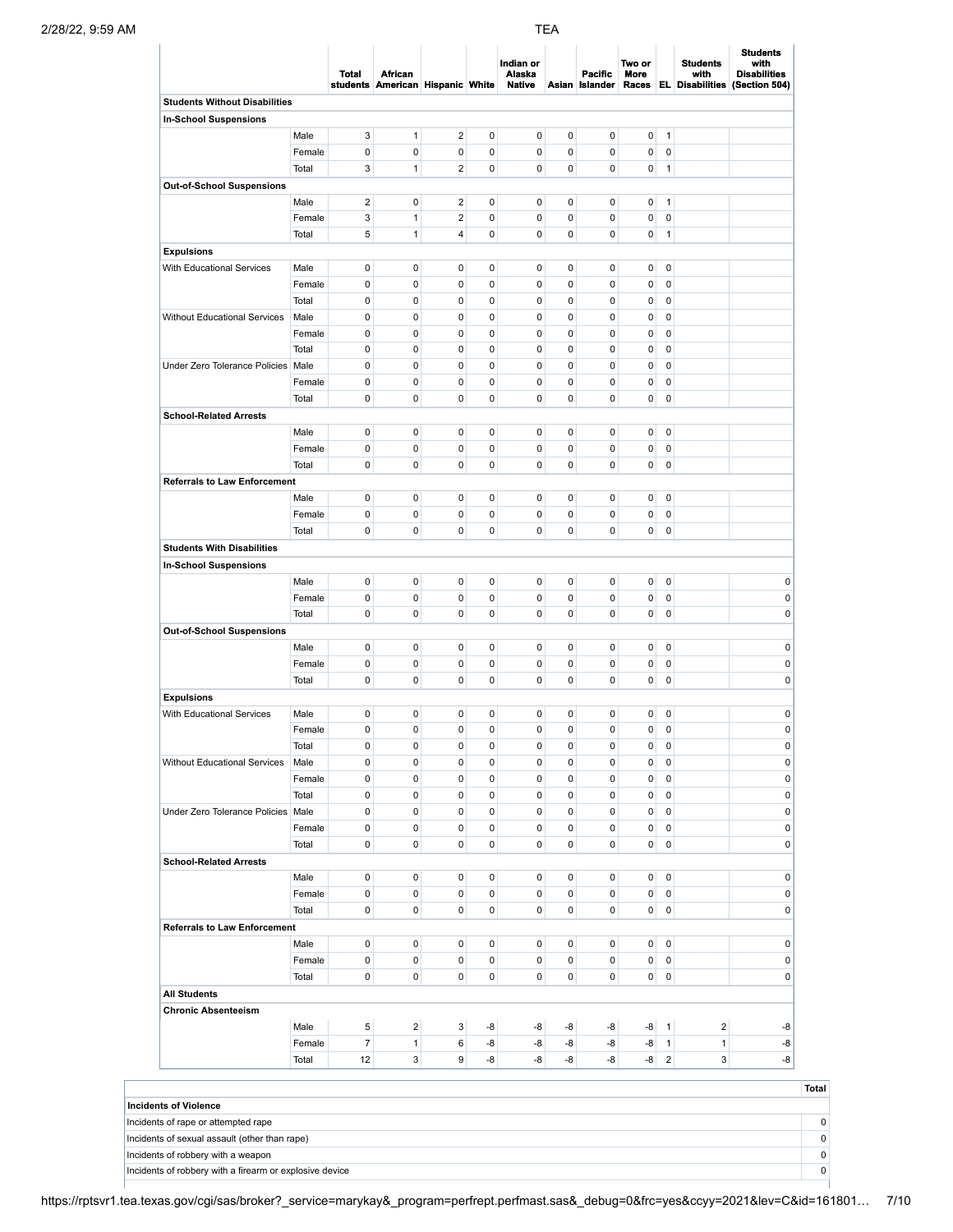**Total**

|                                                                            | πυιαι       |
|----------------------------------------------------------------------------|-------------|
| Incidents of robbery without a weapon                                      | $\Omega$    |
| Incidents of physical attack or fight with a weapon                        | 0           |
| Incidents of physical attack or fight with a firearm or explosive device   | 0           |
| Incidents of physical attack or fight without a weapon                     | 0           |
| Incidents of threats of physical attack with a weapon                      | 0           |
| Incidents of threats of physical attack with a firearm or explosive device | $\mathbf 0$ |
| Incidents of threats of physical attack without a weapon                   | 0           |
| Incidents of possession of a firearm or explosive device                   | 0           |
| Allegations of Harassment or bullying                                      |             |
| On the basis of sex                                                        | 0           |
| On the basis of race                                                       | 0           |
| On the basis of disability                                                 | 0           |
| On the basis of sexual orientation                                         | $\mathbf 0$ |
| On the basis of religion                                                   | 0           |

**Part (viii)(II)** This section provides information from the 2017-18 CRDC surveys, submitted by school districts to the Office for Civil Rights, on the number of students enrolled in preschool programs and accelerated coursework to earn postsecondary credit while still in high school.

|                                      |        | Total<br>students | African<br>American | <b>Hispanic White</b> |             | Indian or<br>Alaska<br><b>Native</b> | Asian    | Pacific<br>Islander | Two or<br>More<br>Races | EL.  | <b>Students</b><br>with<br><b>Disabilities</b> |
|--------------------------------------|--------|-------------------|---------------------|-----------------------|-------------|--------------------------------------|----------|---------------------|-------------------------|------|------------------------------------------------|
| <b>Preschool Programs</b>            |        |                   |                     |                       |             |                                      |          |                     |                         |      |                                                |
|                                      | Male   | 8                 | 3                   | 5                     | $\mathbf 0$ | 0                                    | 0        | 0                   | $\overline{0}$          | 4    | 0                                              |
|                                      | Female | 12                | 3                   | 9                     | $\Omega$    | $\Omega$                             | $\Omega$ | 0                   | 0                       | 2    | 0                                              |
|                                      | Total  | 20                | 6                   | 14                    | $\mathbf 0$ | 0                                    | 0        | 0                   | 0                       | 6    | 0                                              |
| <b>Accelerated Coursework</b>        |        |                   |                     |                       |             |                                      |          |                     |                         |      |                                                |
| <b>Advanced Placement Courses</b>    | Male   | -9                | -9                  | -9                    | -9          | -9                                   | -9       | -9                  | -9                      | $-9$ | -9                                             |
|                                      | Female | -9                | $-9$                | -9                    | -9          | $-9$                                 | -9       | -9                  | -9                      | $-9$ | $-9$                                           |
|                                      | Total  | -9                | -9                  | -9                    | -9          | $-9$                                 | -9       | -9                  | -9                      | $-9$ | -9                                             |
| International Baccalaureate Courses  | Male   | -9                | -9                  | -9                    | -9          | $-9$                                 | -9       | $-9$                | -9                      | -9   | $-9$                                           |
|                                      | Female | -9                | -9                  | -9                    | -9          | $-9$                                 | $-9$     | -9                  | -9                      | $-9$ | -9                                             |
|                                      | Total  | -9                | -9                  | -9                    | -9          | $-9$                                 | $-9$     | -9                  | $-9$                    | $-9$ | -9                                             |
| Dual Enrollment/Dual Credit Programs | Male   | -9                | -9                  | -9                    | -9          | $-9$                                 | -9       | -9                  | -9                      | $-9$ | $-9$                                           |
|                                      | Female | $-9$              | $-9$                | -9                    | -9          | $-9$                                 | $-9$     | $-9$                | -9                      | -9   | $-9$                                           |
|                                      | Total  | -9                | $-9$                | -9                    | $-9$        | $-9$                                 | -9       | -9                  | $-9$                    | -9   | -9                                             |

- Indicates there are no data available in the group.

-3 Indicates skip logic failure.

-8 Indicates EDFacts missing data.

-9 Indicates not applicable / skipped.

-11 Indicates suppressed data.

Blank cell indicates the student group is not applicable to this report.

#### **Part (ix): Teacher Quality Data**

This section provides information on the professional qualifications of teachers, including information disaggregated by high- and<br>low-poverty schools on the number and percentage of (I) inexperienced teacher, principals, which the teacher is certified or licensed.

| <b>High Poverty School</b>                                                                             |                       |       |  |  |  |  |  |  |
|--------------------------------------------------------------------------------------------------------|-----------------------|-------|--|--|--|--|--|--|
|                                                                                                        | All School            |       |  |  |  |  |  |  |
|                                                                                                        | <b>Number Percent</b> |       |  |  |  |  |  |  |
| Inexperienced Teachers, Principals, and Other School Leaders                                           | 4.0                   | 20.5% |  |  |  |  |  |  |
| Teachers Teaching with Emergency or Provisional Credentials                                            | 2.0                   | 11 1% |  |  |  |  |  |  |
| Teacher Who Are Not Teaching in the Subject or Field for Which<br>the Teacher is Certified or Licensed | 0.0                   | ۰     |  |  |  |  |  |  |

<sup>-</sup> Indicates there are no data available in the group.

Blank cell indicates there are no data available in the group.

# **Part (x): Per-pupil Expenditure**

This section provides information on the per-pupil expenditures of federal, state, and local funds, including actual personnel expenditures and actual non-personnel expenditures, disaggregated by source of funds, for each school district and campus for the 2020-21 fiscal year.

*To be updated by June 30th, 2022.*

## **Part (xi): STAAR Alternate 2 Participation**

This section provides information on the number and percentage of students with the most significant cognitive disabilities who take STAAR Alternate 2, by grade and subject for the 2020-21 school year.

| State | State | <b>District</b> | <b>District</b> | Campus                                                                              | Campus |  |
|-------|-------|-----------------|-----------------|-------------------------------------------------------------------------------------|--------|--|
|       |       |                 |                 | Number of ALT2 Rate of ALT2 Number of ALT2 Rate of ALT2 Number of ALT2 Rate of ALT2 |        |  |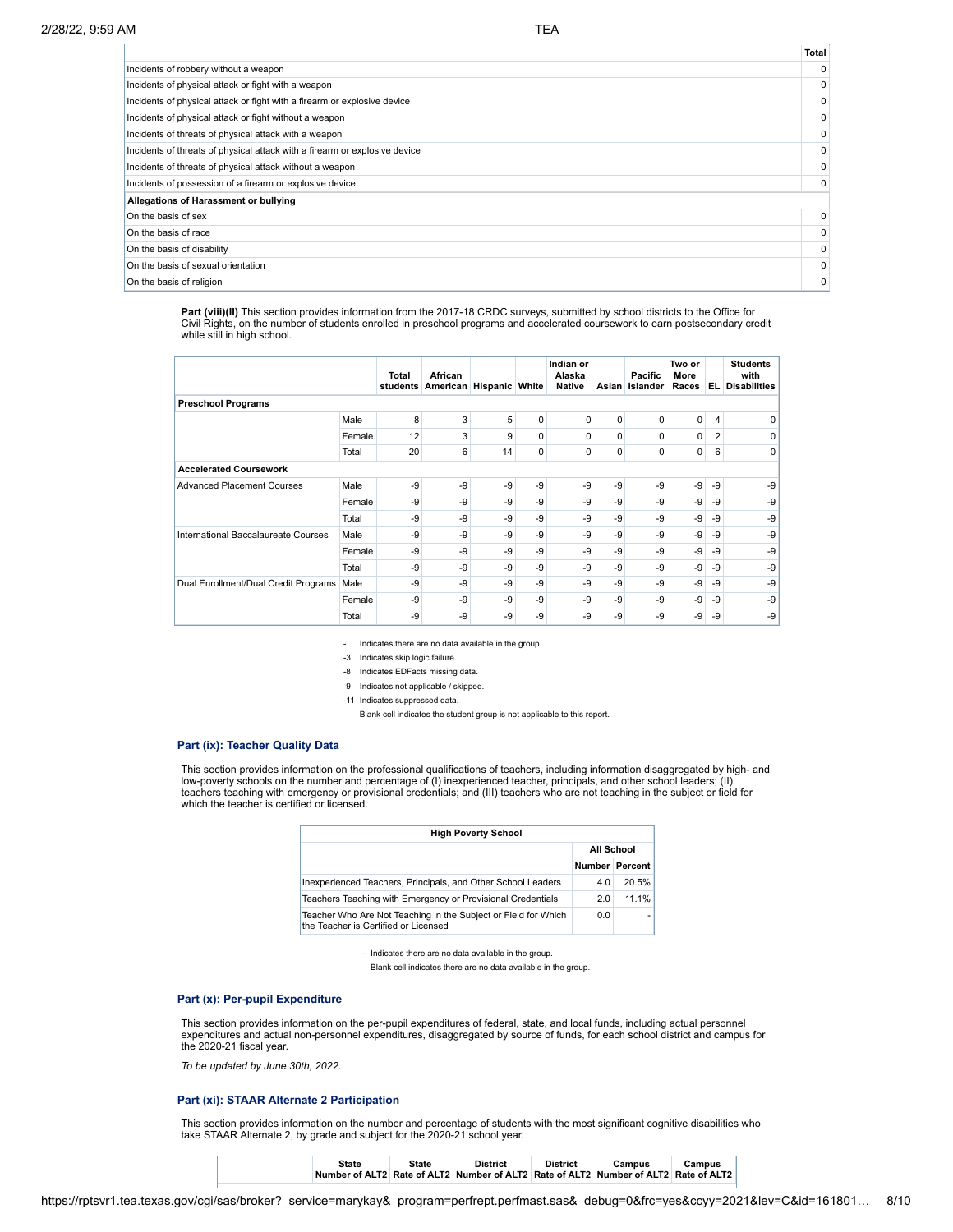|                      | <b>State</b> | <b>State</b> | <b>District</b> | <b>District</b> | Campus<br>Number of ALT2 Rate of ALT2 Number of ALT2 Rate of ALT2 Number of ALT2 Rate of ALT2 | Campus |
|----------------------|--------------|--------------|-----------------|-----------------|-----------------------------------------------------------------------------------------------|--------|
| Grade 3              |              |              |                 |                 |                                                                                               |        |
| Reading              | 4,966        | 1%           | i,              |                 |                                                                                               |        |
| <b>Mathematics</b>   | 4,961        | 1%           | í.              |                 |                                                                                               |        |
| Grade 4              |              |              |                 |                 |                                                                                               |        |
| Reading              | 5,046        | 1%           | ۰               |                 |                                                                                               |        |
| Mathematics          | 5,040        | 1%           | ä,              |                 |                                                                                               |        |
| Grade 5              |              |              |                 |                 |                                                                                               |        |
| Reading              | 5,133        | 1%           | ۰               |                 |                                                                                               |        |
| <b>Mathematics</b>   | 5,138        | 1%           | ٠               |                 |                                                                                               |        |
| Science              | 5,130        | 1%           | -               | ÷               |                                                                                               |        |
| Grade 6              |              |              |                 |                 |                                                                                               |        |
| Reading              | 4,925        | 1%           | ۰               |                 |                                                                                               |        |
| Mathematics          | 4,923        | 1%           | ۰               |                 |                                                                                               |        |
| Grade 7              |              |              |                 |                 |                                                                                               |        |
| Reading              | 4,586        | 1%           | ٠               | ٠               |                                                                                               |        |
| <b>Mathematics</b>   | 4,581        | 1%           | -               | ٠               |                                                                                               |        |
| Grade 8              |              |              |                 |                 |                                                                                               |        |
| Reading              | 4,513        | 1%           | -               | ٠               | ٠                                                                                             |        |
| <b>Mathematics</b>   | 4,507        | 1%           | ۰               |                 |                                                                                               |        |
| Science              | 4,492        | 1%           | -               | ۰               |                                                                                               |        |
| <b>End of Course</b> |              |              |                 |                 |                                                                                               |        |
| English I            | 4,504        | 1%           | ۰               |                 |                                                                                               |        |
| English II           | 4,092        | 1%           | ٠               |                 |                                                                                               |        |
| Algebra I            | 4,514        | 1%           | -               |                 |                                                                                               |        |
| Biology              | 4,424        | 1%           | ÷               |                 |                                                                                               |        |
| <b>All Grades</b>    |              |              |                 |                 |                                                                                               |        |
| All Subjects         | 85,481       | 1%           | ۰               |                 |                                                                                               |        |
| Reading              | 37,771       | 1%           | ٠               |                 |                                                                                               |        |
| <b>Mathematics</b>   | 33,664       | 1%           | ۰               |                 |                                                                                               |        |
| Science              | 14,046       | 1%           |                 |                 |                                                                                               |        |
|                      |              |              |                 |                 |                                                                                               |        |

- Indicates there are no students in the group.

\* Indicates results are masked due to small numbers to protect student confidentiality.

# **Part (xii): Statewide National Assessment of Educational Progress (NAEP)**

This section provides results on the state academic assessments in reading and mathematics in grades 4 and 8 of the 2019<br>National Assessment of Educational Progress, compared to the national average of such results.

|       |                     | State Level: 2019 Percentages at NAEP Achievement Levels |           |                |           |           |                                                                          |           |                         |                |
|-------|---------------------|----------------------------------------------------------|-----------|----------------|-----------|-----------|--------------------------------------------------------------------------|-----------|-------------------------|----------------|
|       |                     |                                                          |           |                |           |           | % Below Basic % At or Above Basic % At or Above Proficient % At Advanced |           |                         |                |
| Grade | Subject             | <b>Student Group</b>                                     | <b>TX</b> | <b>US</b>      | <b>TX</b> | <b>US</b> | <b>TX</b>                                                                | <b>US</b> | <b>TX</b>               | <b>US</b>      |
|       | Grade 4 Reading     | Overall                                                  | 39        | 34             | 61        | 66        | 30                                                                       | 35        | $\overline{7}$          | 9              |
|       |                     | Black                                                    | 52        | 52             | 48        | 48        | 16                                                                       | 18        | $\overline{2}$          | 3              |
|       |                     | Hispanic                                                 | 48        | 45             | 52        | 55        | 21                                                                       | 23        | 3                       | 4              |
|       |                     | White                                                    | 22        | 23             | 78        | 77        | 48                                                                       | 45        | 12                      | 12             |
|       |                     | American Indian                                          | $\star$   | 50             | $\star$   | 50        | $\star$                                                                  | 19        | $\star$                 | 3              |
|       |                     | Asian                                                    | 11        | 18             | 89        | 82        | 65                                                                       | 57        | 25                      | 22             |
|       |                     | Pacific Islander                                         | $\star$   | 42             | $^\star$  | 58        | $\star$                                                                  | 25        | $\star$                 | $\overline{4}$ |
|       |                     | Two or More Races                                        | 26        | 28             | 74        | 72        | 38                                                                       | 40        | 6                       | 11             |
|       |                     | Econ Disady                                              | 50        | 47             | 50        | 53        | 19                                                                       | 21        | 3                       | 3              |
|       |                     | <b>Students with Disabilities</b>                        | 79        | 73             | 21        | 27        | 8                                                                        | 10        | $\mathbf{1}$            | $\overline{2}$ |
|       |                     | English Language Learners                                | 61        | 65             | 39        | 35        | 12                                                                       | 10        | $\overline{2}$          | $\mathbf{1}$   |
|       | Mathematics Overall |                                                          | 16        | 19             | 84        | 81        | 44                                                                       | 41        | 9                       | 9              |
|       |                     | Black                                                    | 24        | 35             | 76        | 65        | 32                                                                       | 20        | 3                       | $\overline{2}$ |
|       |                     | Hispanic                                                 | 19        | 27             | 81        | 73        | 35                                                                       | 28        | $\overline{\mathbf{A}}$ | 3              |
|       |                     | White                                                    | 8         | 11             | 92        | 89        | 59                                                                       | 52        | 16                      | 12             |
|       |                     | American Indian                                          | $\star$   | 33             | $\star$   | 67        | $\star$                                                                  | 24        | $\star$                 | $\overline{4}$ |
|       |                     | Asian                                                    | 4         | $\overline{7}$ | 96        | 93        | 82                                                                       | 69        | 45                      | 28             |
|       |                     | Pacific Islander                                         | $^\star$  | 36             | $\star$   | 64        | $\star$                                                                  | 28        | $\star$                 | 6              |
|       |                     | Two or More Races                                        | 9         | 16             | 91        | 84        | 51                                                                       | 44        | 9                       | 10             |
|       |                     | Econ Disadv                                              | 21        | 29             | 79        | 71        | 32                                                                       | 26        | 3                       | 3              |
|       |                     | <b>Students with Disabilities</b>                        | 55        | 54             | 45        | 46        | 13                                                                       | 14        | $\mathbf{1}$            | $\overline{2}$ |
|       |                     | English Language Learners                                | 24        | 41             | 76        | 59        | 29                                                                       | 16        | $\overline{2}$          | $\mathbf{1}$   |
|       | Grade 8 Reading     | Overall                                                  | 33        | 27             | 67        | 73        | 25                                                                       | 34        | $\overline{2}$          | 4              |
|       |                     | Black                                                    | 53        | 46             | 47        | 54        | 41                                                                       | 15        | n/a                     | $\mathbf{1}$   |
|       |                     | Hispanic                                                 | 38        | 37             | 62        | 63        | 19                                                                       | 22        | $\mathbf{1}$            | $\overline{2}$ |
|       |                     | White                                                    | 20        | 18             | 80        | 82        | 35                                                                       | 42        | 3                       | 5              |
|       |                     | American Indian                                          | $\star$   | 41             | $^\star$  | 59        | $\star$                                                                  | 19        | $\star$                 | $\mathbf{1}$   |